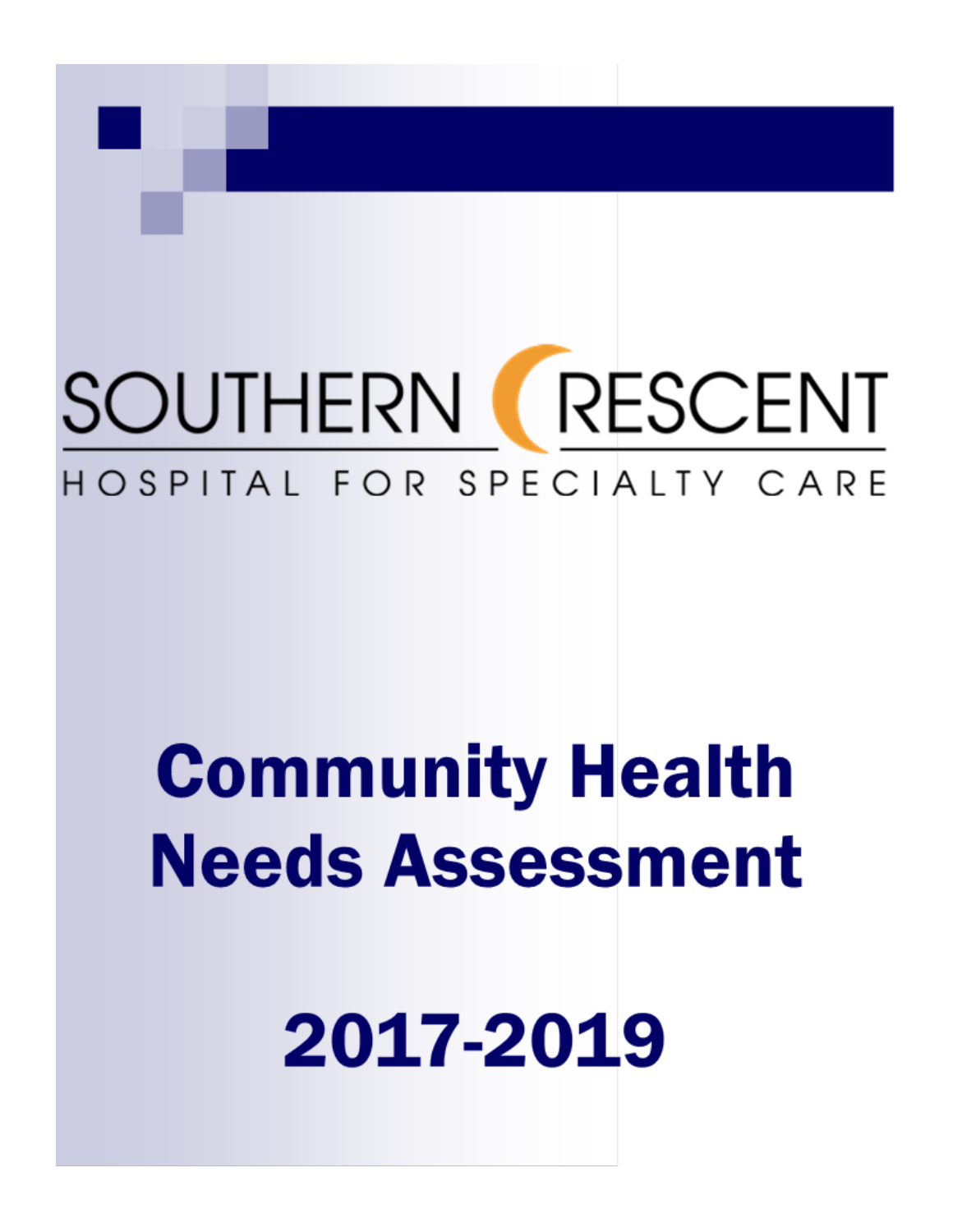# **Table of Contents**

| Other Issues Highlighted by Qualitative Data: Contributing Factors & Community Perspective 25 |
|-----------------------------------------------------------------------------------------------|
|                                                                                               |
|                                                                                               |
|                                                                                               |
|                                                                                               |
|                                                                                               |
|                                                                                               |
|                                                                                               |
| Appendix C. Recommendations Provided by Interview and Focus Group Participants31              |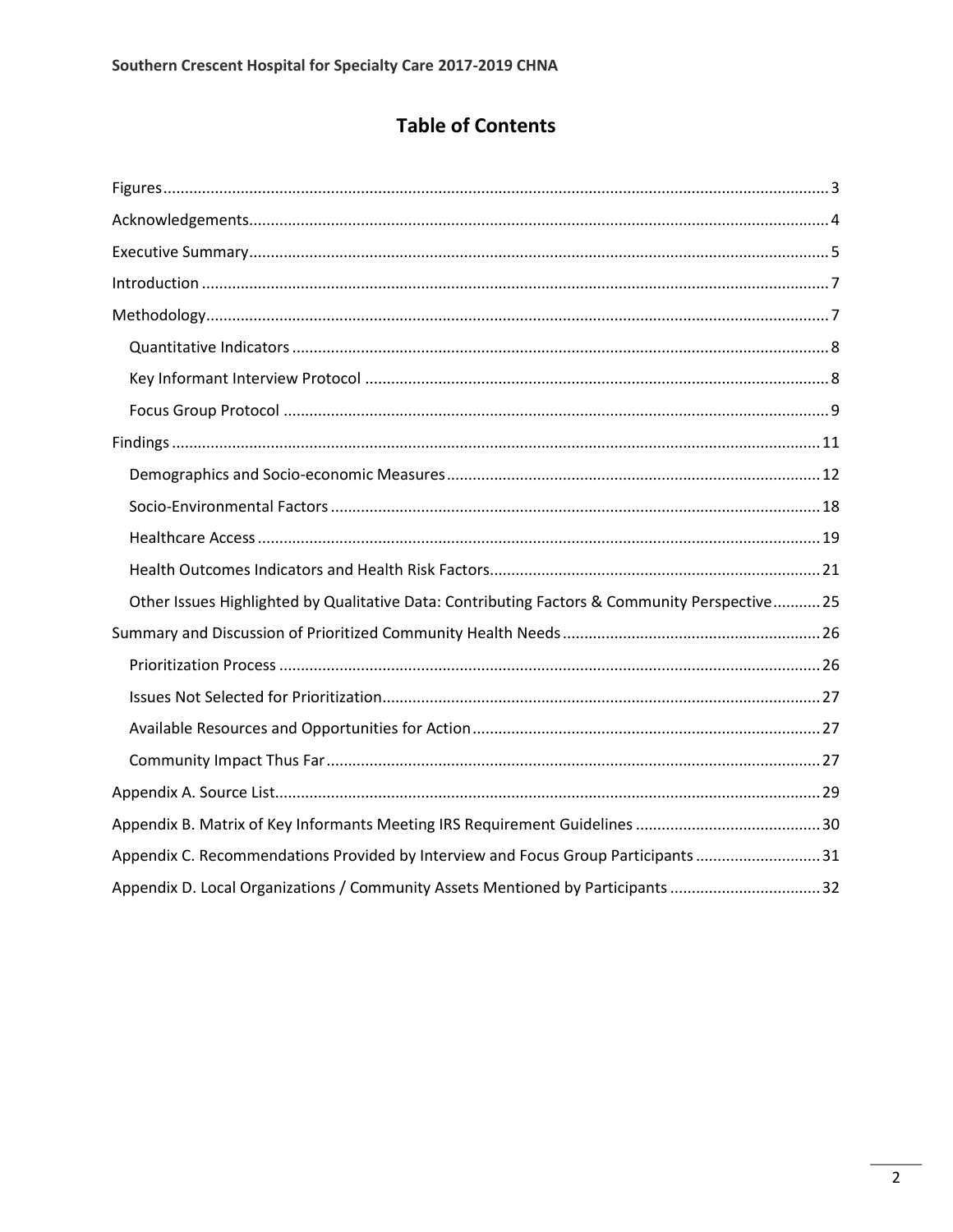# **Figures**

<span id="page-2-0"></span>

| Figure 13. Primary care physicians, dentists, and mental health providers per capita21  |  |
|-----------------------------------------------------------------------------------------|--|
|                                                                                         |  |
|                                                                                         |  |
|                                                                                         |  |
|                                                                                         |  |
| Figure 18. Mortality rates by cause - chronic lower respiratory disease & accidents  25 |  |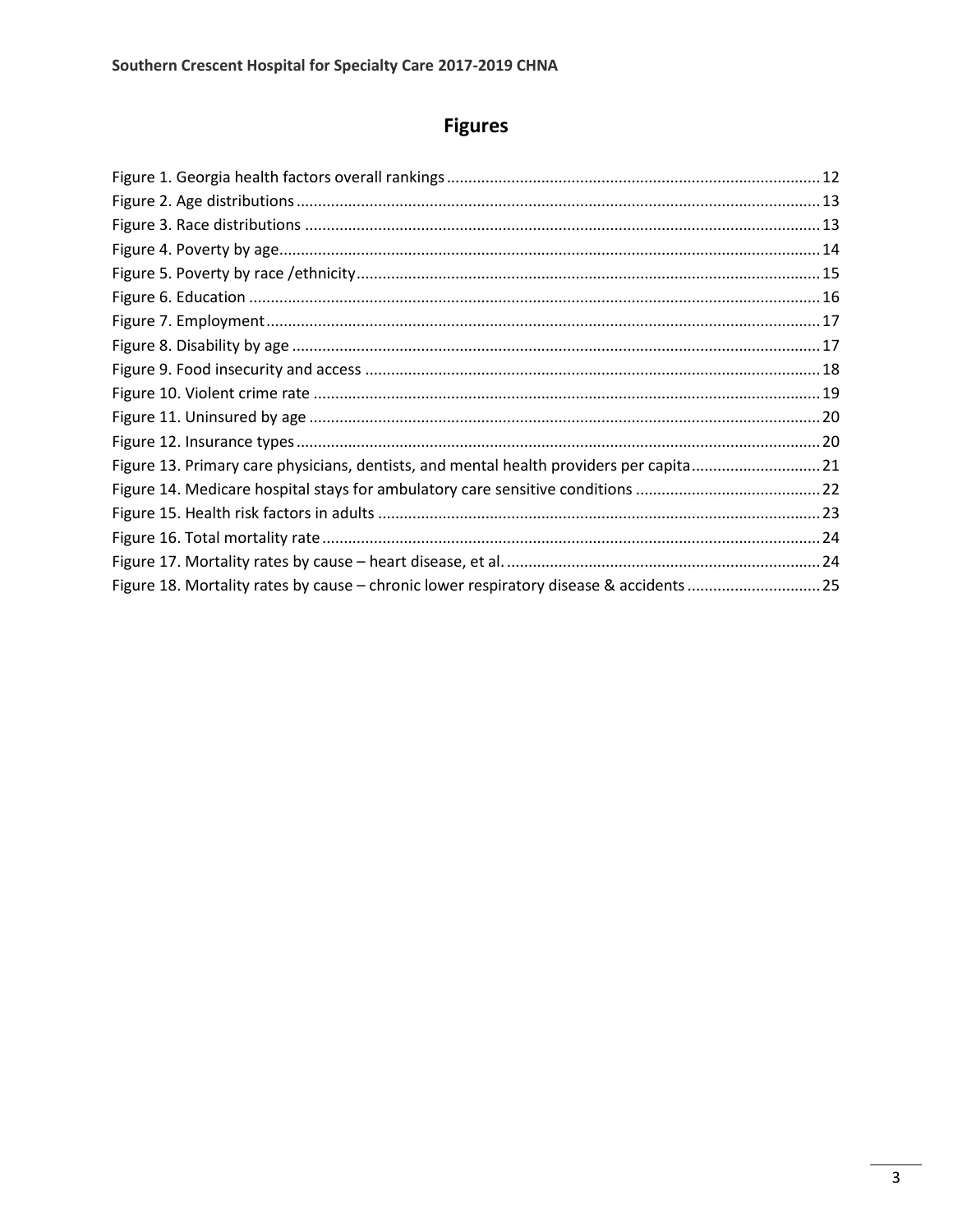# **Acknowledgements**

This report was developed under the care and guidance of the Community Benefit Department at the CHRISTUS Health System Office in Irving, Texas. In addition, the following individuals contributed to the data collection, analysis, writing, and editing of this report.

Sandra Veronica Serna, MPH Louisiana Public Health Institute

Karen Mason, MSPH Louisiana Public Health Institute (formerly)

Heather Farb, MPH Louisiana Public Health Institute

Jackie Hammers-Crowell Louisiana Public Health Institute (formerly)

Lisanne Brown, Ph.D., MPH Louisiana Public Health Institute

A special acknowledgment also goes all of the individuals who participated in the key informant interviews, focus group discussion, and the numerous prioritization and planning sessions conducted to develop this report. This report could not have been completed without your time, effort, and dedication.

# *About the Louisiana Public Health Institute:*

Founded in 1997, Louisiana Public Health Institute (LPHI) is a 501(c)(3) nonprofit organization that serves as a partner and convener to improve population-level health outcomes. LPHI's mission is to improve health and quality of life for all. This is achieved through the coordination and management of public health programs and initiatives in the areas of health information, public policy, applied research, and community capacity enhancement. Through these initiatives, LPHI provides an array of services to meet the needs of local, regional, and national partners and to develop community-oriented solutions that improve community health and well-being.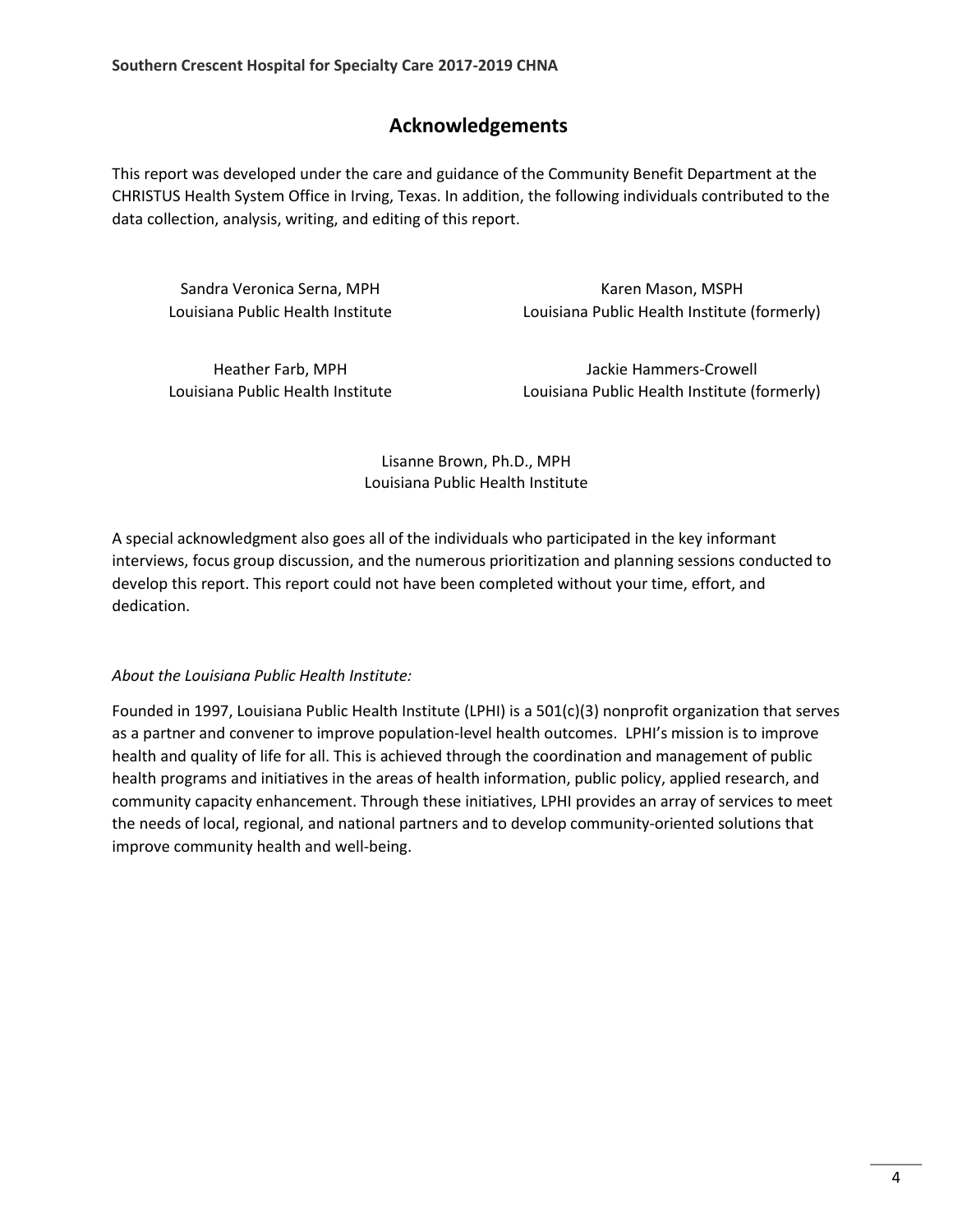# **Executive Summary**

Southern Crescent Hospital for Specialty Care is a long term acute care hospital managed by CHRISTUS Dubuis Health System and located within Southern Regional Medical Center in Riverdale, Georgia, a city in Clayton County. CHRISTUS Dubuis Health System is a non-profit long term acute care hospital (LTACH) system sponsored by CHRISTUS Health to provide care to patients who require acute care over an extended period of time. CHRISTUS Health was formed in 1999 to strengthen the Catholic faith based health care ministries of the Congregations of the Sisters of Charity of the Incarnate Word of Houston and San Antonio that began in 1866. Founded on the mission "to extend the healing ministry of Jesus Christ", CHRISTUS Health's vision is to be a leader, a partner and an advocate in creating innovative health and wellness solutions that improve the lives of individuals and communities so that all may experience God's healing presence and love.

As part of this effort and to meet [federal IRS 990H requirements,](https://www.irs.gov/uac/About-Schedule-H-Form-990) CHRISTUS Health System Office contracted with the Louisiana Public Health Institute (LPHI) and the Texas Health Institute (THI) to develop a uniform, comprehensive CHNA process for its facilities in Texas and Louisiana.

LPHI was responsible for conducting the community health needs assessment (CHNA) and community health improvement plan (CHIP) reports for Southern Crescent Hospital for Specialty Care. This report serves as the Southern Crescent Hospital report for 2017-2019, and meets the requirements set forth by the IRS in Notice 2011-52, 990 Requirements for non-profit hospitals' CHNA.

The CHNA report contains secondary data from existing sources, such as the American Community Survey (ACS), Behavior Risk Factor Surveillance Survey (BRFSS), and the U.S. Centers for Disease Control and Prevention WONDER database, among others. This report also includes input from key informants in the region, particularly those with special knowledge of public health, the health of the communities served by the hospital, and/or vulnerable populations in the communities served by the hospital. This input was gathered through individual interviews, a focus group discussion, and meetings comprised of hospital leaders, staff, and community partners. As a result, three community health needs were identified as top priorities. These priorities were selected based off of issue prevalence and severity according to county and regional secondary data in addition to the stakeholder input provided. The top needs identified through the process are as follows:

# **1. Access to care**

Improving access to care is a means to improve health outcomes and reduce unnecessary hospitalization. The need in the area immediately surrounding Southern Crescent Hospital is especially great: a little over a quarter of the Clayton County population lacks health insurance and there is number of primary care physicians, dentists, and mental health providers per capita in the county is quite low compared to a larger six-county region and the state.

# **2. Social Determinants of Health / Connecting People to Available Resources & Basic Needs**

By making patients and the public aware of the resources available to them, Southern Crescent Hospital has an opportunity to connect people to what they need to put their best foot forward. While Southern Crescent realized that issues like education and poverty eradication are out of their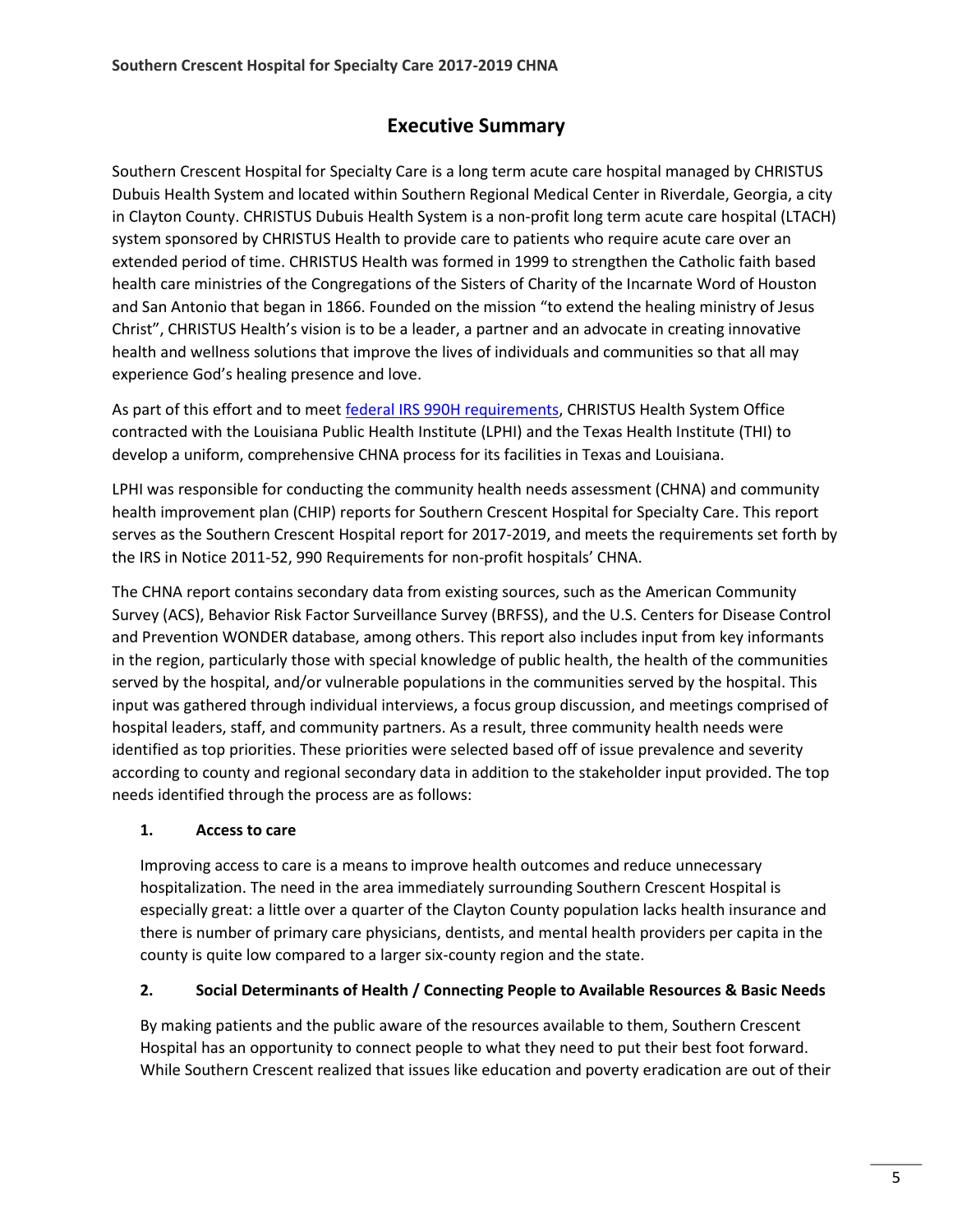purview, there is such a high need population in the Clayton County area (25% of all residents in the county live in poverty) that simply connecting people to basic needs can have a real impact.

# **3. Chronic Conditions**

l

The CDC cites chronic diseases and conditions, such as heart disease, stroke, cancer, type 2 diabetes, obesity, and arthritis, as some of the most common, costly, and preventable of all health problems affecting the American public.<sup>1</sup> For Southern Crescent Hospital, many of their patients are adversely impacted by these conditions. In Clayton County, where the hospital is located, an astounding 40% of adults are obese, the county continuously does poorly on many of the indicators for chronic conditions.

The CHNA report presents data for a number of needs for Southern Crescent Hospital, as well as additional information specific to the above prioritized community health needs. This report will be used by Southern Crescent Hospital as a resource to developing implementation strategies to improve community health over the next three years.

 $1$  Centers for Disease Control and Prevention. Chronic Disease Overview. Chronic Disease Prevention and Health Promotion Web site [http:/www.cdc.gov/chronicdisease/overview/.](http://www.cdc.gov/chronicdisease/overview/) Accessed June 18, 2016.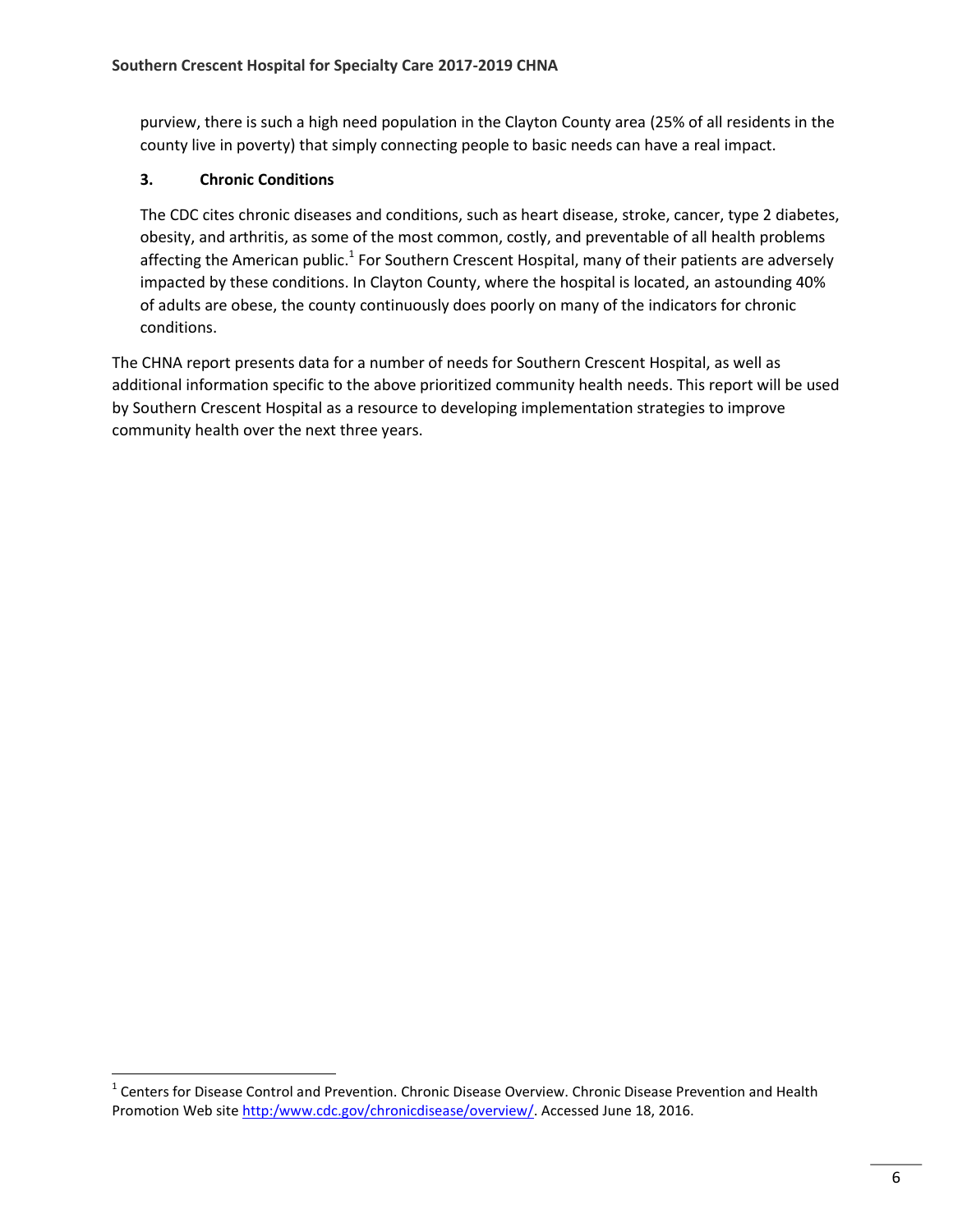# **Introduction**

Southern Crescent Hospital for Specialty Care is a long term acute care hospital managed by CHRISTUS Dubuis Health System and located within Southern Regional Medical Center in Riverdale, Georgia, a city in Clayton County. Opened in December 2003, Southern Crescent Hospital currently has total of 30 longterm acute care beds to provide care to medically complex patients—patients who require extended acute care hospitalization with specialty programs focusing on ventilator dependency, wound care, and rehabilitation. As part of the larger CHRISTUS Health system, Southern Crescent Hospital is one of several facilities striving to serve as "a leader, a partner and an advocate in the creation of innovative health and wellness solutions that improve the lives of individuals and communities so that all may experience God's healing presence and love."<sup>2</sup> As part of this effort and to meet federal IRS 990H [requirements,](https://www.irs.gov/uac/About-Schedule-H-Form-990) CHRISTUS Health contracted with the Louisiana Public Health Institute (LPHI) to conduct the community health needs assessment (CHNA) and community health improvement plan (CHIP) reports for several CHRISTUS Dubuis hospitals, of which Southern Crescent Hospital is one.

This document serves as the Southern Crescent Hospital CHNA report for 2016, and will be made publically available on the CHRISTUS Health website for future reference. The purpose of the CHNA is to identify needs, assets, and opportunities to answer the following research questions:

- 1. What constitutes the community/ communities which Southern Crescent Hospital serve(s)?
- 2. What are the community's attributes (i.e., demographics, health status, etc.)?
- 3. What are the community's health needs?
- 4. What are the community's assets and opportunities?
- 5. What action can Southern Crescent Hospital feasibly take to meet identified health needs?

These questions were answered using a mixed-methods approach (described in further detail below), and the report presented here describes the methods used for data collection and a summation of findings based on hospital data, publically available secondary data, key informant interviews and focus group discussions.<sup>3</sup> This summation was further discussed and analyzed by a panel of experts comprised of both CHRISTUS staff and external partners representing various community organizations, and with guidance from LPHI. The panel met on June 1, 2016 to prioritize and select needs, and began to chart the next steps for their community health implementation plan (CHIP). The CHIP is provided in a separate document.

# **Methodology**

 $\overline{\phantom{a}}$ 

The mixed-methods approach conducted for this report was based off methodology used by LPHI when contracted in 2012 to complete the CHNA report for CHRISTUS Health Shreveport-Bossier. Originally informed by assessment materials developed by national organizations such as the Association for Community Health Improvement (ACHI), the Catholic Health Association (CHA), and the National Association of County and City Health Officials (NACCHO), this approach was further refined through

<sup>&</sup>lt;sup>2</sup> http://www.christusadvocacy.org/

 $3$  All statements and opinions herein were expressed by key informants and focus group respondents and do not necessarily represent the opinions or viewpoints of LPHI or its contractors.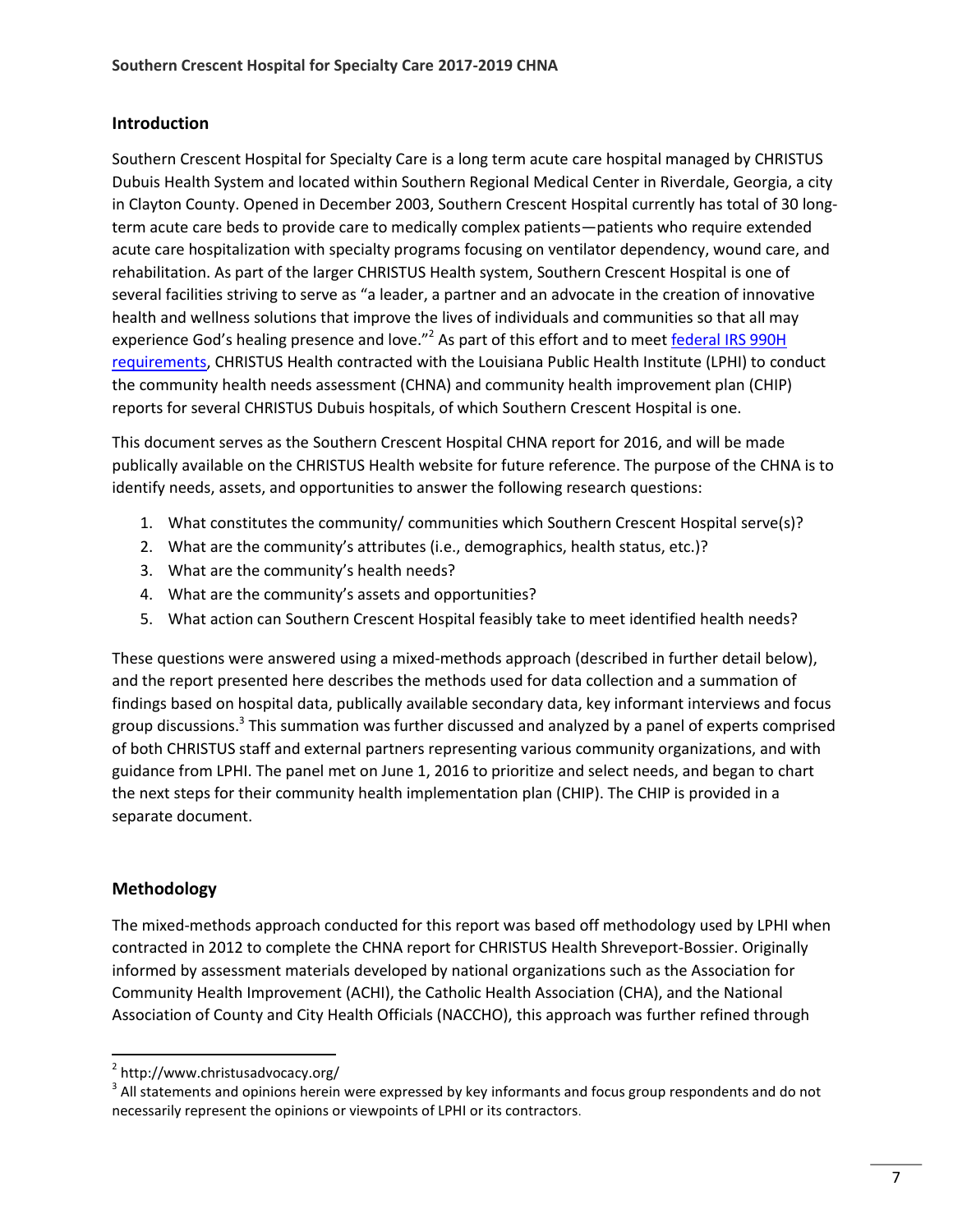discussions with Texas Health Institute (THI)and the CHRISTUS Health corporate office. Representatives from the CHRISTUS Health corporate office were especially interested in formulating a process for CHNA report development that could serve as a template to all hospitals within its southeastern footprint in the U.S., including but not limited to its facilities in Louisiana, New Mexico, and Texas. As a result, both LPHI and THI agreed to conduct a combination of key informant interviews, focus groups, and other validation meetings to provide CHRISTUS Health with critical input from various community representatives to assist each CHRISTUS facility with determining what priorities will be addressed over the next three years. This feedback was used to supplement the quantitative data provided by the host hospital and available from secondary sources, such as the American Community Survey (ACS) and the U.S. Centers for Disease Control and Prevention WONDER database. A full list of data sources referenced in this report is listed in Appendix A.

Each step of the CHNA process essential to this methodology is explained in detail below.

#### *Quantitative Indicators*

LPHI and THI worked with CHRISTUS Health to adapt a list of potential indicators for analysis based off of prior CHNA reports completed by both public health institutes and a list of recommended indicators provided by the Catholic Health Association. In most cases, indicators were chosen based on availability. For topics in which secondary data was not readily available, these topics were representatively addressed in the qualitative instruments developed by LPHI.

The geographic region of focus includes most of the counties within Southern Crescent's catchment area. While the hospital serves patients residing in the following six counties in Georgia, a substantial percentage of Southern Crescent's patients come from Clayton County. This is especially relevant when looking at Clayton County data compared to data for the region as a whole, which is discussed in detail in the Findings section of this report.

| <b>Southern Crescent Hospital Counties</b> |          |  |
|--------------------------------------------|----------|--|
| Clayton                                    | Fulton   |  |
| Coweta                                     | Henry    |  |
| <b>DeKalb</b>                              | Spalding |  |

Existing data for this six-county footprint was compiled from local and national sources by an experienced biostatistics epidemiologist. Data was compiled and analyzed using SPSS. A full list of indicators provided in this report can be viewed in the list of Figures on page 3. As previously mentioned, all data sources referenced in this report are listed in Appendix A. For benchmarking, data at the zip code level were compared to county level and state level data, where applicable. This data is presented in the Findings section starting on page 11.

#### *Key Informant Interview Protocol*

The key informant semi-structured interview guide was designed to illicit responses about both the direct and indirect factors that influence the health of community members. Major areas of focus of the guide included: community health and wellness, behavioral risk factors, health care utilization, and access to care. Additional probes and follow up questions were designed to ensure the participant provided detailed responses, including opportunities to share information on assets in the community that could be tapped for future implementation planning. The guide was reviewed and approved by CHRISTUS Health representatives in January 2016.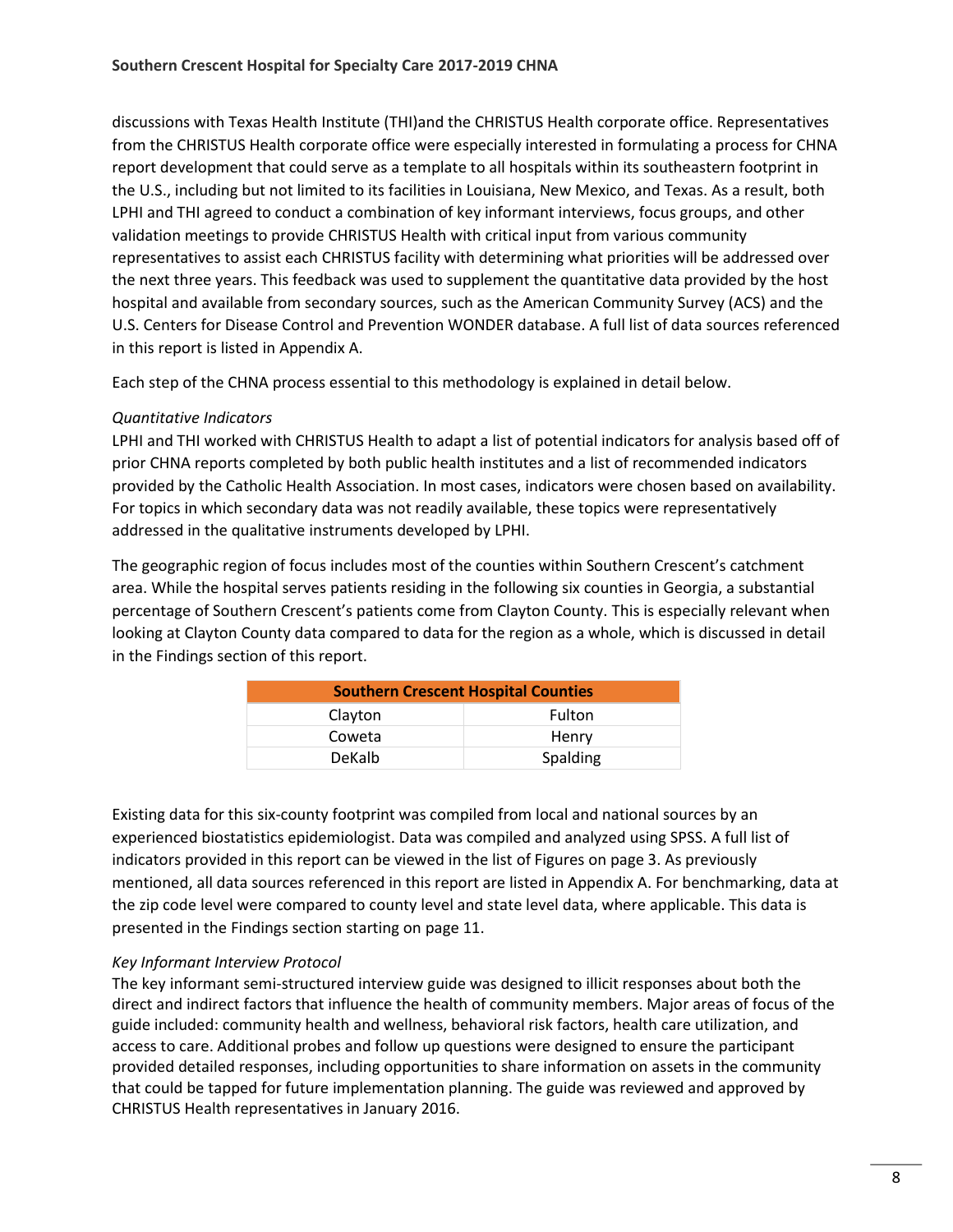Per IRS regulations (Section 3.06 of Notice 2011-52), each facility must get input from people who fall into each of these three categories:

#### *"(1) Persons with special knowledge of or expertise in public health;*

*(2) Federal, tribal, regional, State, or local health or other departments or agencies, with current data or other information relevant to the health needs of the community served by the hospital facility; and (3) Leaders, representatives, or members of medically underserved, low-income, and minority populations, and populations with chronic disease needs, in the community served by the hospital facility.* 

*Treasury and the IRS expect that certain persons may fall into more than one of the categories listed above in paragraphs (1) through (3). For example, taking into account input from certain government officials with special knowledge of or expertise in public health may allow a hospital organization to satisfy the requirements described in both paragraphs (1) and (2)."* 

In order to satisfy these requirements, the Community Benefit Director and/ or Hospital Administrator from each CHRISTUS facility, with input from CHRISTUS Health System Office, provided LPHI with a list of potential key informants, many of whom met one or more of these requirements and were able to speak to the geographic region served by Southern Crescent Hospital, and Clayton County in particular.

Key informants were contacted by phone or email to initiate the scheduling of the interview. The interviewer provided a brief introduction to the project and explained the purpose of the interview, including how the data will be used and the time commitment to complete the interview. All key informants were ensured that no names would be associated with responses in any way and that all results would be reported in aggregate. If the key informant agreed to participate, phone interviews were scheduled depending on interviewer and participant availability.

At the beginning of the scheduled interview, consent was obtained to record the phone call. All interviews were recorded using an audio recorder. Recording did not begin until all instructions were provided and agreed upon. The interviewer assigned a study number to the participant and no identifiers were captured on the recording. Participants were only asked about their names, job titles, and affiliation with CHRISTUS to determine if they met one of the three IRS requirements listed above.

On average, most Interviews took around 45 minutes. Detailed notes comprised of quotes, key themes, and the interviewer's general comments regarding each interview were typed up and synthesized into a larger master notes document for each facility or hospital region. For Southern Crescent Hospital, a total of 3 interviews were conducted.

# *Focus Group Protocol*

Focus groups were also selected as an additional mechanism to obtain community input. Like the key informant interview guide, the focus group guide was also designed to encourage participants to think about the behavioral, environmental, and social factors that influence a person's health status within the geographic area of focus. Questions inquiring about existing community assets and ways CHRISTUS could partner with others, to address some of the factors discussed, were included in the guide. The guide was reviewed and approved by CHRISTUS Health representatives in January, 2016.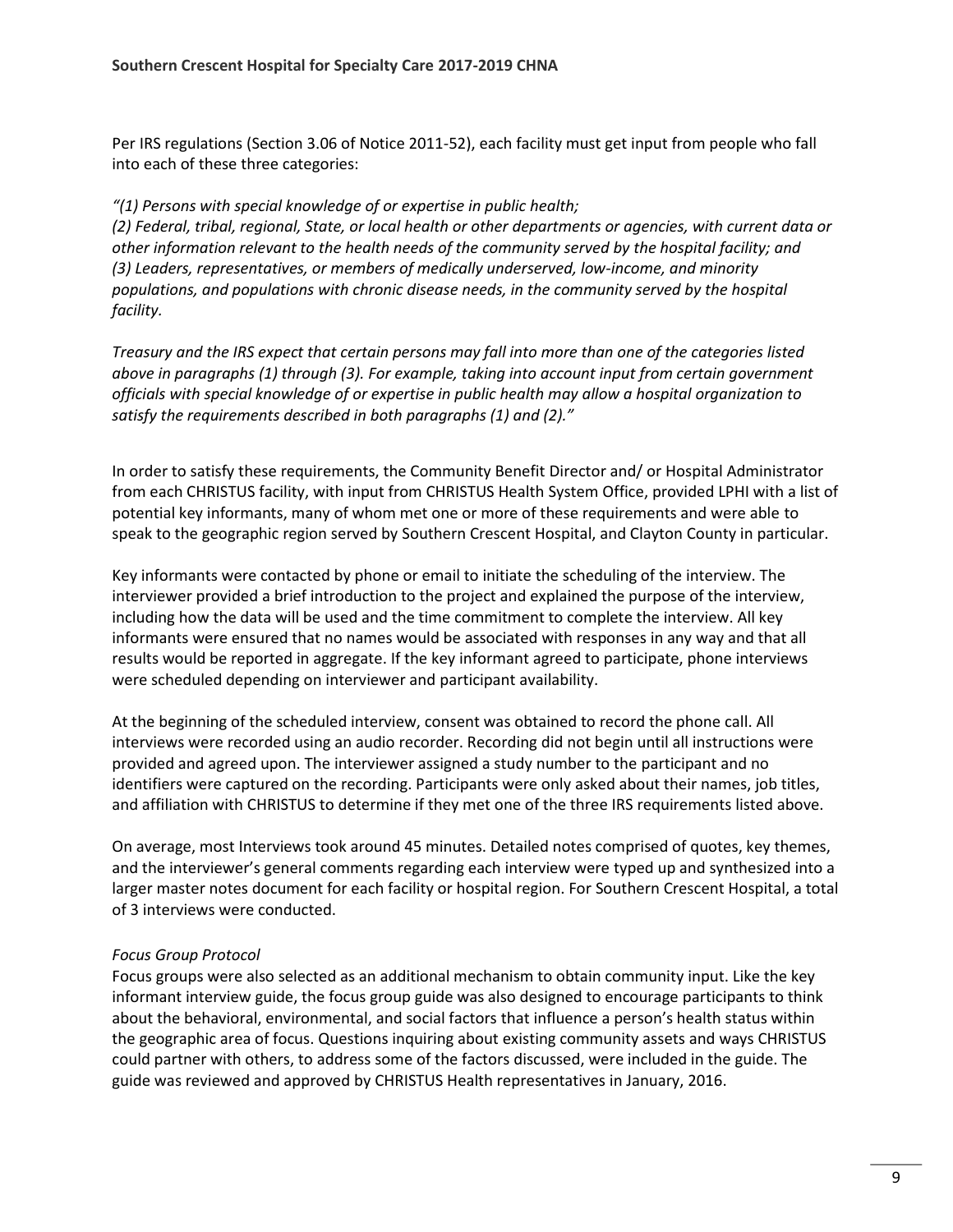As part of the protocol, one of LPHI's qualitative experts provided all community benefit directors with a one hour virtual focus group facilitation training. All directors were responsible for conducting a 90 minute focus group with participants, who were recruited to represent CHRISTUS patients and/or other community stakeholders with knowledge and awareness of health issues impacting the region. Individuals who participated in a key informant interview were not recruited for these groups.

All focus groups were audio recorded to accurately capture responses. Additionally, at least one note taker was assigned to take notes in person and, within the notes, each participant was assigned and referred to by a corresponding number to provide anonymity. Staff from LPHI also listened in via phone or Skype to observe conversation and take their own notes. The notes taken onsite and the audio recording were then provided to LPHI, who combined all notes for a given facility within one master document.

The focus group for Southern Crescent Hospital occurred on May 3, 2016. Information provided during this session is incorporated into the findings shared in the following pages.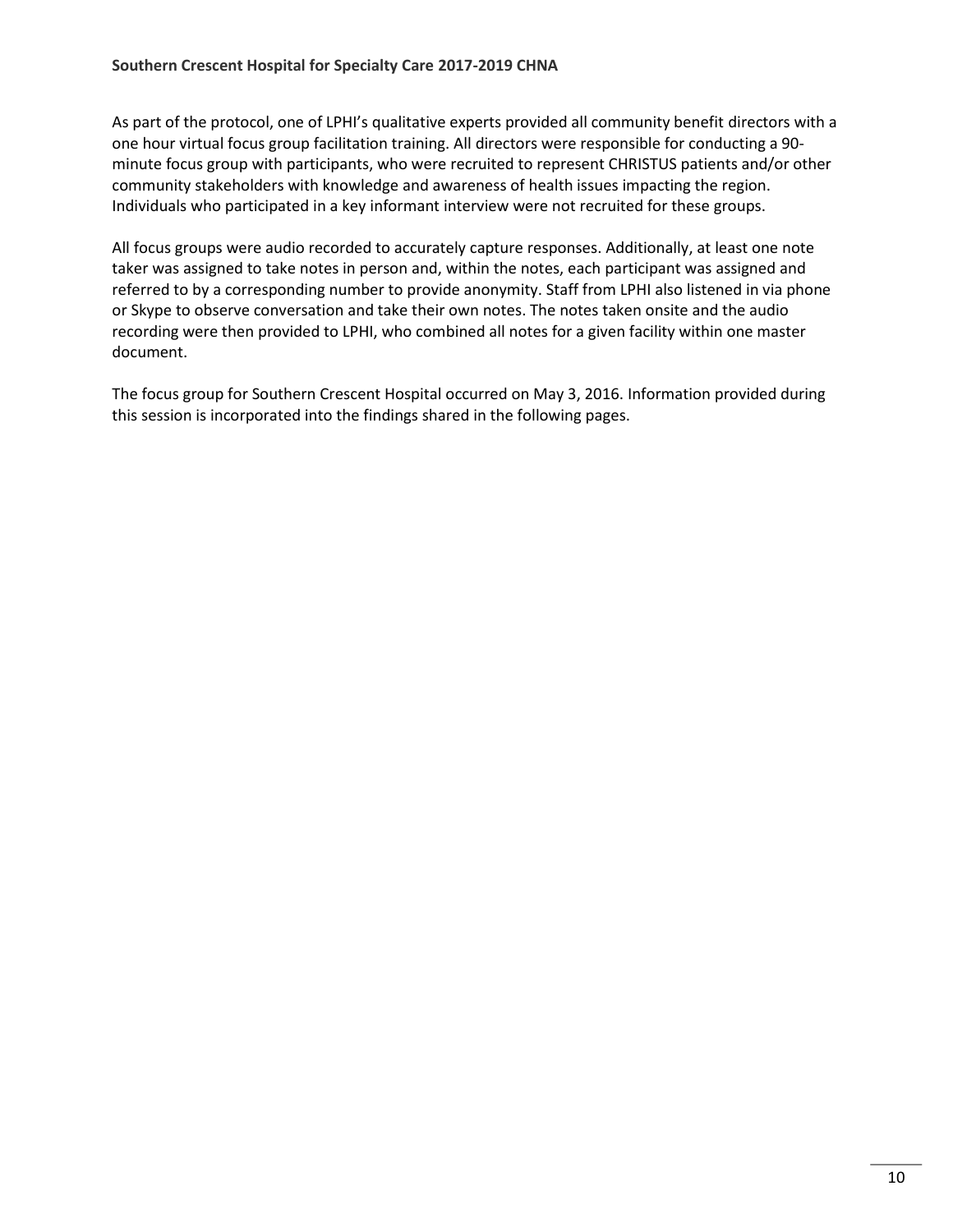### **Findings**

l

The quantitative data and qualitative data were analyzed independently and then cross-walked together to identify areas of agreement and areas of disconnect. Notes from both the interviews and focus groups were carefully read through to identify major themes, which are summarized below. For the purposes of this report, "participant" refers to key informant interview participants and focus group participants, unless specified.

A major item of note was the difference seen between the larger six-county region that comprises Southern Crescent Hospital and Southern Regional Medical Center's catchment area and community issues as reported by focus group and interview participants, who tended to reflect on the needs of the populations residing in the immediate hospital vicinity, which is located in Clayton County, Georgia. This discrepancy is likely attributed a hiding of disparities typically seen at a smaller geographic area when aggregating up to a multi-county region.

Of the six-county area, both Clayton and Spalding Counties rank fairly low for Health Factors as measured by the 2016 *County Health Rankings and Roadmaps* program (#148 and #129, respectively, out of 159 counties—see Figure 1). These rankings represent how healthy a county might be in the future based on the many factors that influence health, including factors related to health behaviors, clinical care, social and economic outcomes, and the physical environment. 4 Counties with a lower ranking for Health Factors typically see poorer outcomes in each of these four areas when compared to other counties within their state.

<sup>4</sup> University of Wisconsin Population Health Institute. *County Health Rankings & Roadmaps* 2016. [www.countyhealthrankings.org.](http://www.countyhealthrankings.org/)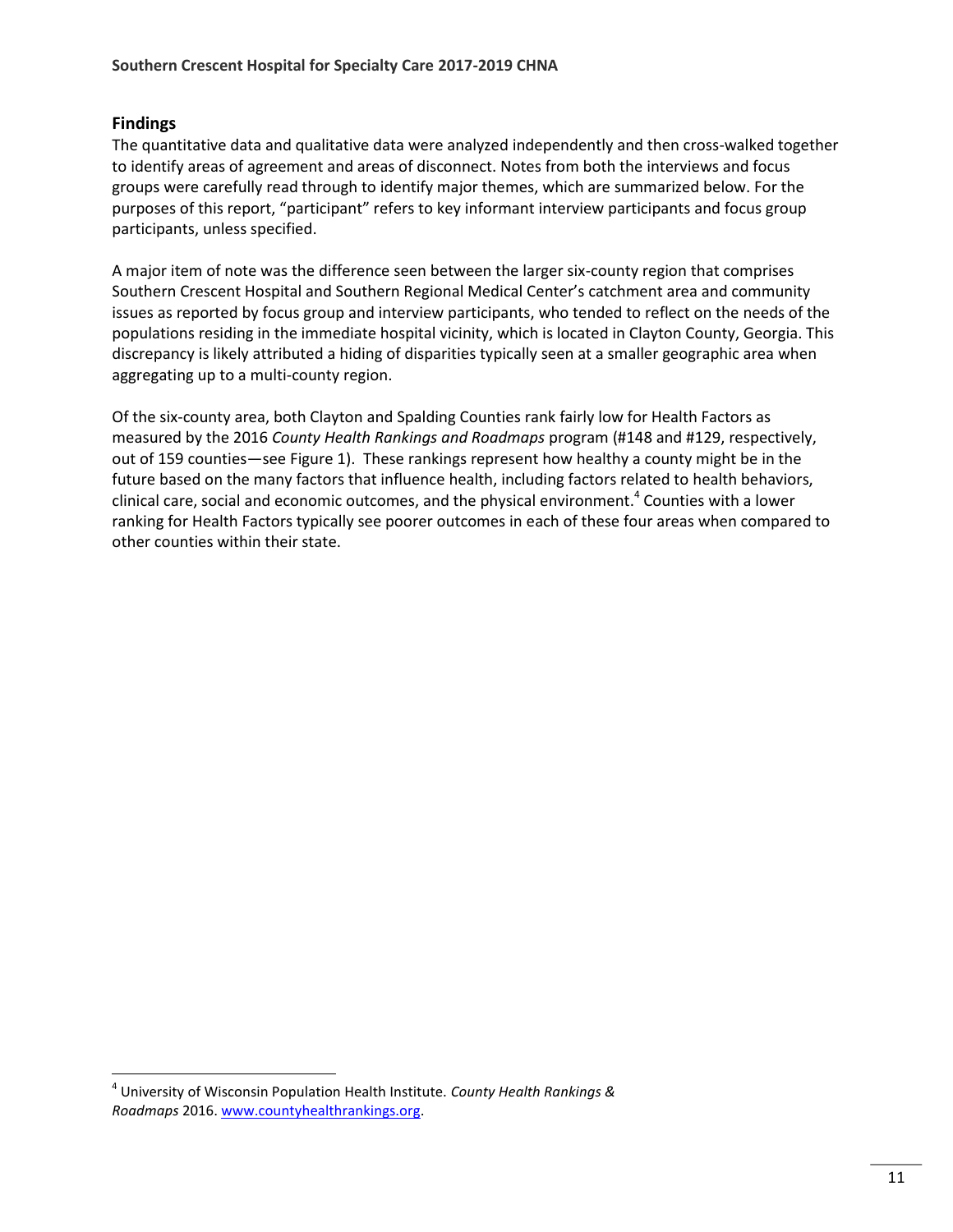

*Figure 1: Georgia health factors overall rankings (County Health Rankings and Roadmaps, 2016)*

#### *Demographic and Socio-Economic Indicators*

As previously mentioned, the area analyzed for this purposes of this report include the six counties of Clayton, Coweta, DeKalb, Fulton, Henry and Spalding. The total population of this area is 2,342,940. Age distributions are similar to the state of Georgia, with Clayton County having a larger percentage of people under the age of 18 when compared to the larger six-county region and the state (Figure 2), and Clayton County and the region are predominantly African American race (Figure 3).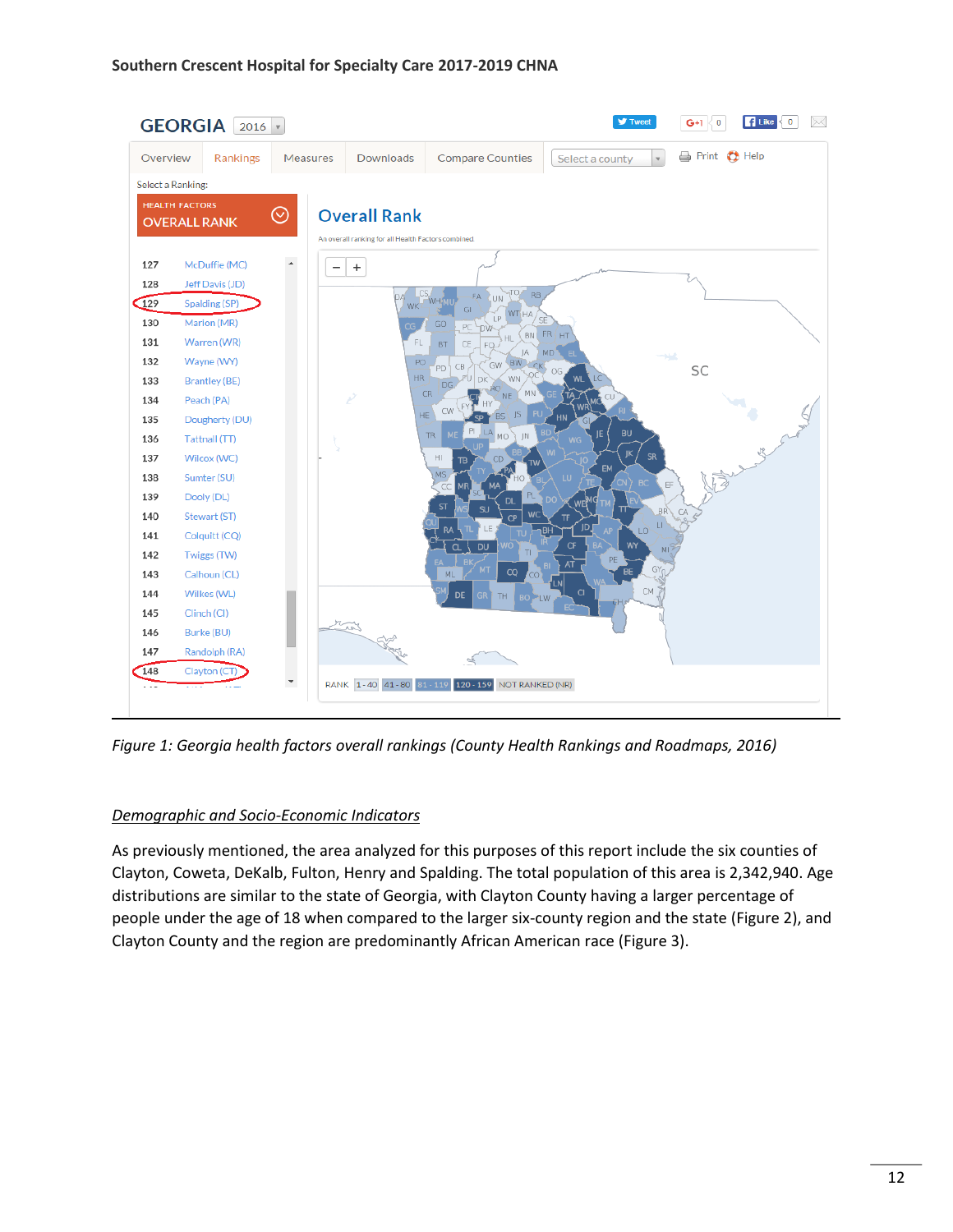

*Figure 2: Age distributions in Clayton County & Southern Crescent Hospital/ Southern Regional Medical Center area compared to the state of Georgia (ACS 2014)*



*Figure 3: Race distributions in Clayton County & Southern Crescent Hospital/ Southern Regional Medical Center area compared to the state of Georgia (ACS 2014)*

The Southern Crescent Hospital/ Southern Regional Medical Center area has similar poverty levels to the state, but poverty is slightly higher for people under the age of 18 and for those aged 65 years or older in the Southern Crescent Hospital/ Southern Regional Medical Center area. In Clayton County, all age groups are poorer than similar populations through the region and the state as a whole (Figure 4).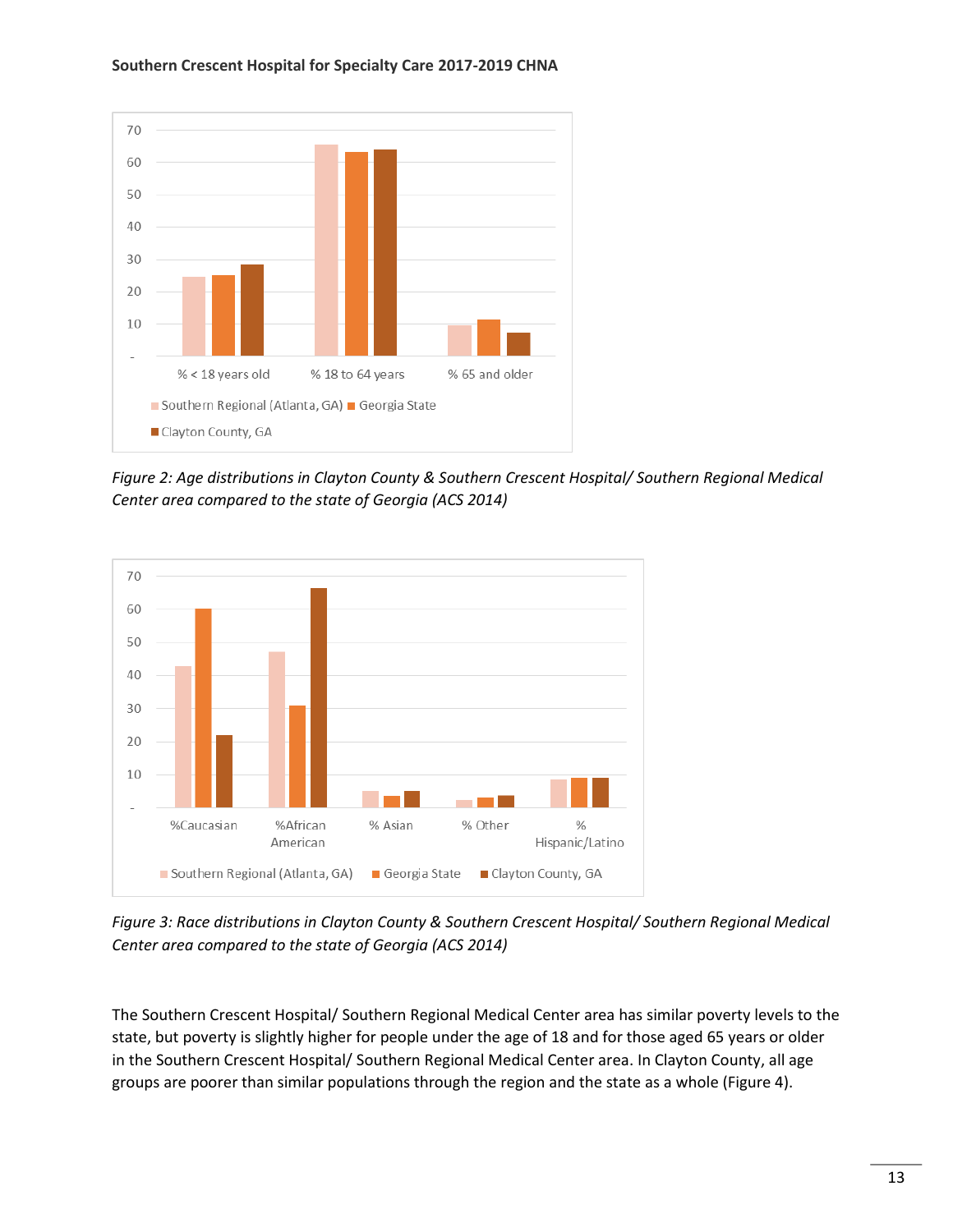Among focus group participants, the issue most commonly noted was economic opportunity and how it relates to poverty, health, education. Lack of accessible transportation options was also a prominent concern in the community.



*Figure 4: Poverty by age in Clayton County & Southern Crescent Hospital/ Southern Regional Medical Center area compared to the state of Georgia (ACS 2014)*

Furthermore, when one looks at poverty by race or ethnicity, it is especially striking to see how a substantially larger percentage of Whites and Hispanics in Clayton County live in poverty compared to those same groups in the six-county region and the state (Figure 5).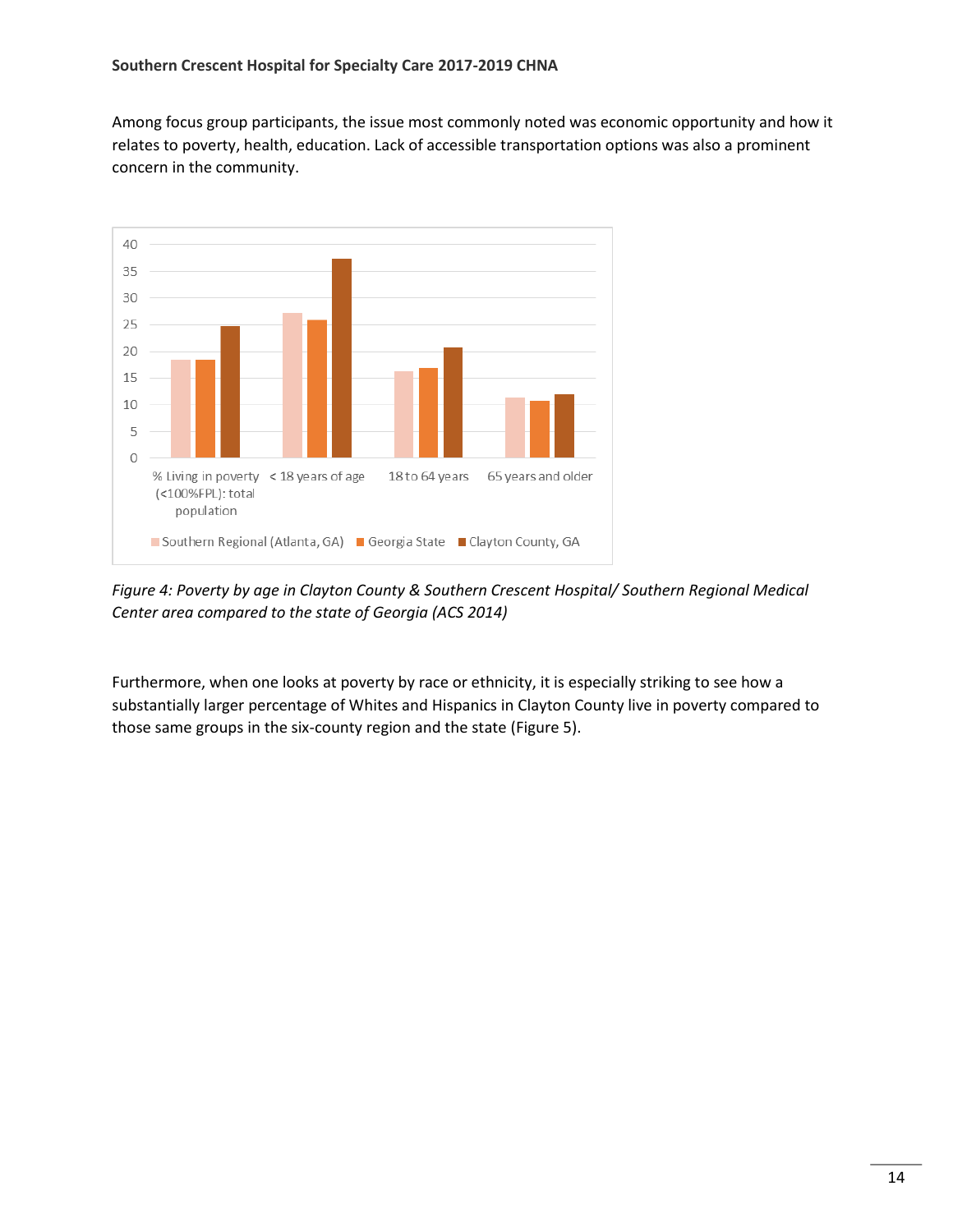

*Figure 5: Poverty by race /ethnicity in Clayton County & Southern Crescent Hospital/ Southern Regional Medical Center area compared to the state of Georgia (ACS 2014)*

Over the six-county region, the population is better educated with a lower percent of the population who have less than high school education, and a higher percent with college or graduates degrees (Figure 6). This likely reflects the urban area of Atlanta, which is home to several institutions of higher learning. When looking at just Clayton County, a much smaller percentage of residents are collegeeducated; this is especially striking when comparing the county to the larger six-county region, where the percentage of college graduates is double.

Unsurprisingly, participants indicated that for the population predominantly served by both Southern Crescent Hospital and Southern Regional Medical Center educational attainment was low. Some participants reported that the overall quality of the K-12 education available to this population is poor and that high rates of teen pregnancy and a high dropout rate was prevalent in the community, both factors that impact economic opportunity.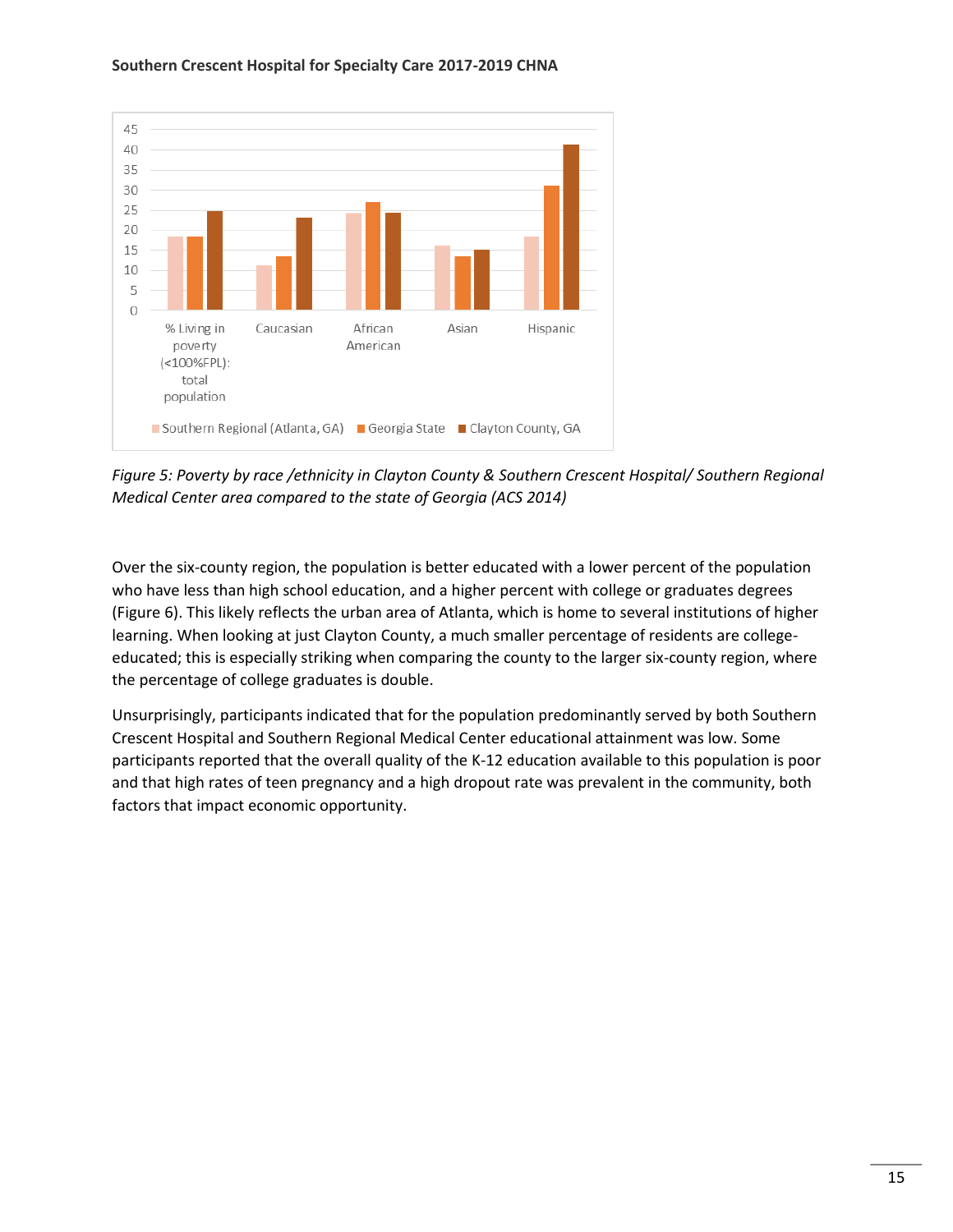

*Figure 6: Education in Clayton County & Southern Crescent Hospital/ Southern Regional Medical Center area compared to the state of Georgia (ACS 2014)*

Compared to the state, there are slightly more people unemployed in the six-county Southern Crescent Hospital/ Southern Regional Medical Center area, with an even higher percentage of unemployed individuals in Clayton County (Figure 7).

Participants described recent closing of retailers and companies in the immediate area as a result of the recent national recession. This has led to a lack of well-paying jobs and a pool of prospective employees who lack the skills and abilities to make them more employable or must travel longer distances to locate work. Several report that the bus system has expanded to the area to attempt to meet needs but service can be limited with lengthy walking distances to stops and sometimes long wait times.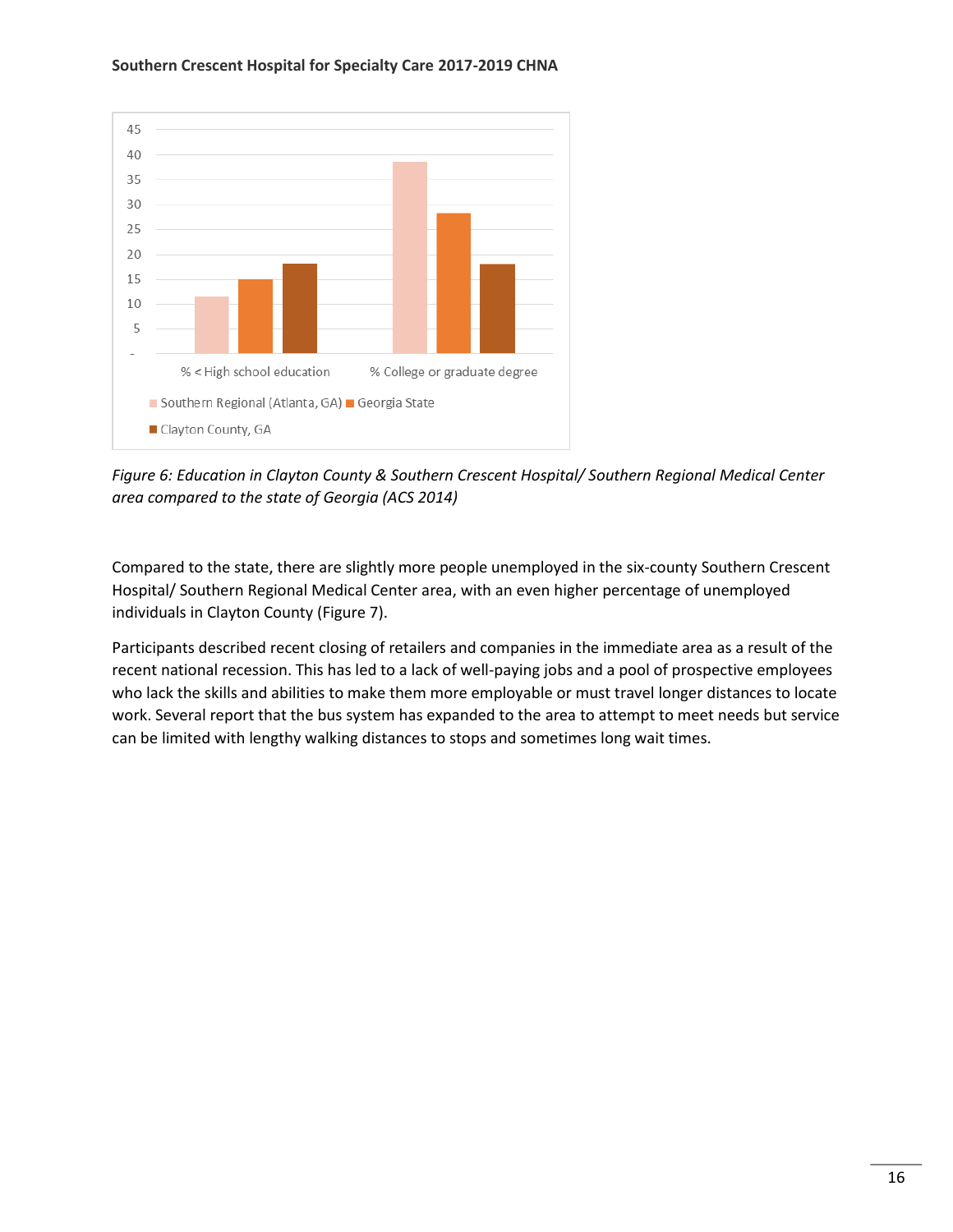

*Figure 7: Employment in Clayton County & Southern Crescent Hospital/ Southern Regional Medical Center area compared to the state of Georgia (ACS 2014)*

Measures of overall disability show less of a burden in the Southern Crescent Hospital/ Southern Regional Medical Center area than the state as a whole (Figure 8). However, when looking at Clayton County there is a larger percentage of disabled persons age 65 and older when compared to the larger region and the state. Disability includes: hearing, vision, cognitive, ambulatory, self-care and independent living.



*Figure 8: Disability by age in Clayton County & Southern Crescent Hospital/ Southern Regional Medical Center area compared to the state of Georgia (ACS 2014)*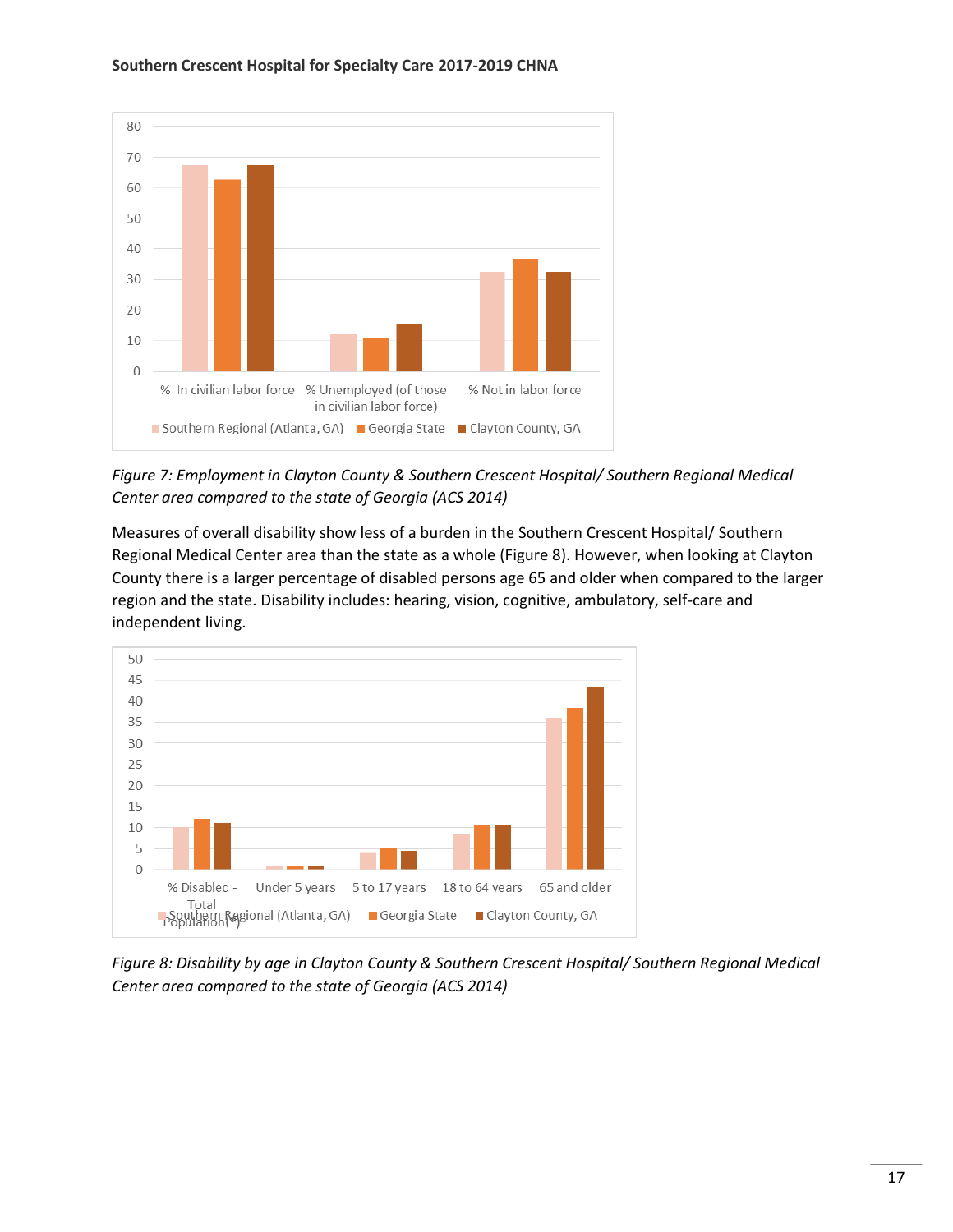# *Socio-Environmental Factors*

The social and built environment of a community facilitates access to health. In particular access to healthy foods is critical to disease prevention and health promotion. Figure 9 shows that a similar percentage of the population in the six-county Southern Crescent Hospital/ Southern Regional Medical Center area have limited access to healthy foods and are food insecure as compared to the percentage of the population in the entire state.

Lacking consistant access to food is related to negative health outcomes such as weight-gain and premature mortality.5,6



*Figure 9: Food insecurity and access<sup>7</sup>*

 $\overline{a}$ 

Another social factor that can impact health is crime. Figure 10 shows a much higher violent crime rate in the six-county Southern Crescent Hospital/ Southern Regional Medical Center area compared to the state (609 vs 385 per 100,000 population). Nationally, the rate of violent crime in 2013 was 369.

Participants reported an increase of crime occurring alongside the increase in poverty, with the crime mostly being driven by gang activity and drug trafficking and use.

<sup>&</sup>lt;sup>5</sup> Brownson RC, Haire-Joshu D, Luke DA. (2006). Shaping the context of health: A review of environmental and policy approaches in the prevention of chronic diseases. Annu Rev Public Health, 27: 341-70.

 $^6$  Adams, Elizabeth J., Laurence Grummer-Strawn, and Gilberto Chavez. (2003). "Food insecurity is associated with increased risk of obesity in California women." The Journal of nutrition, 133.4: 1070-1074.

 $^7$  Food Insecurity from 'Map the Meal Gap' – 2013. Limited access to health foods from the USDA Environmental Food Atlas (2010).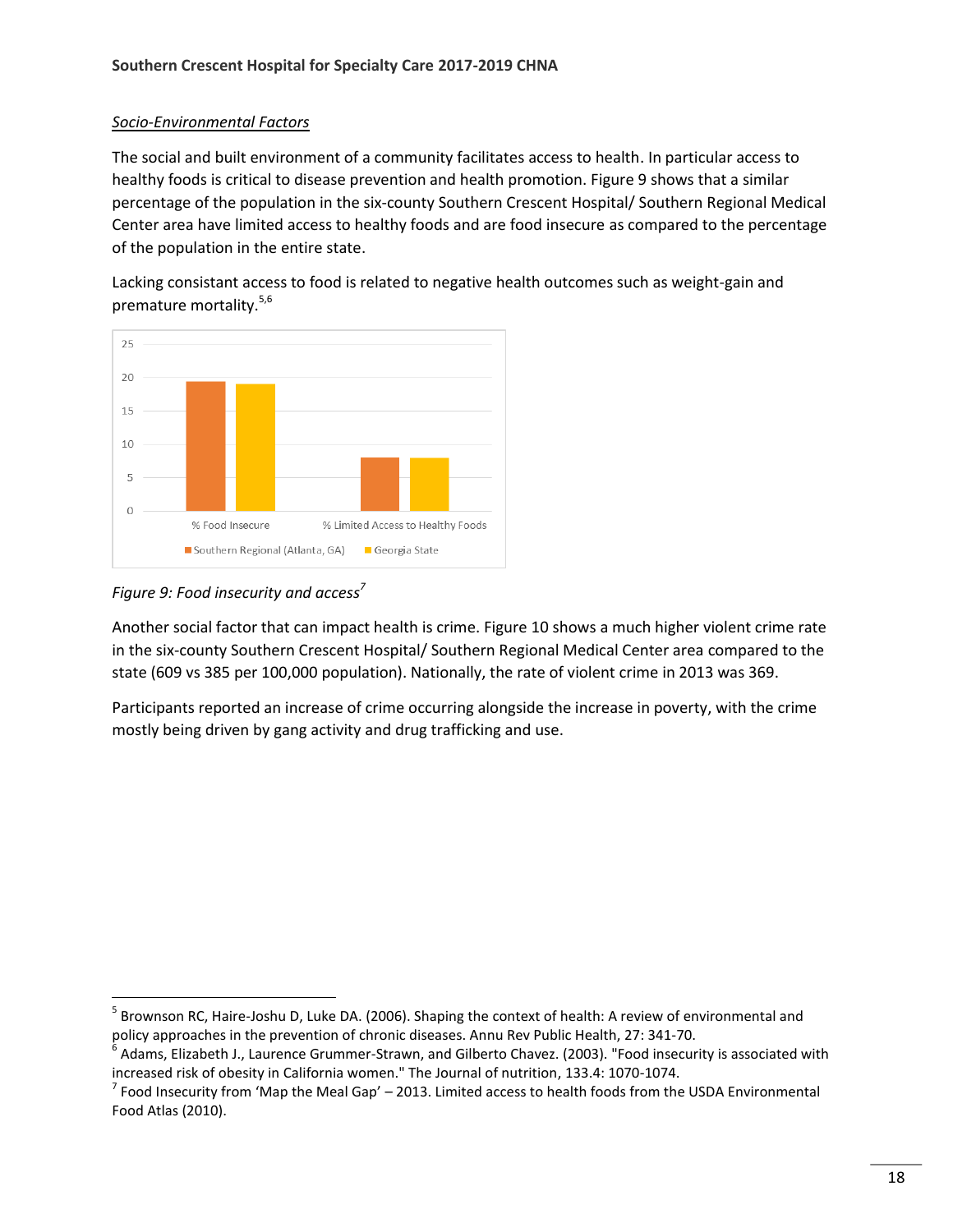

*Figure 10: Violent crime rate* 

#### *Health Care Access Indicators*

l

Access to healthcare is an indisputable determinant of health. In 1993, The Institute of Medicine defined access as the "timely use of personal health services to achieve the best health outcomes."<sup>8</sup> Healthy People 2020 adds to this definition to state that "access to comprehensive quality health care services is important to the achievement of health equity," and asserts that access encompasses not only health insurance coverage, but availability and quality of services, timeliness, and sufficient numbers of health care providers within the workforce.<sup>9</sup>

In the six-county Southern Crescent Hospital/ Southern Regional Medical Center area, the percentage of the population who have no health insurance is similar to the state, 18.7%, compared to 18.3% in the state (Figure 11). This trend repeats itself in all age groups with a slightly higher percent in 65 and older (but not markedly so).

However, when looking at just Clayton County, a larger percentage of each age group is uninsured when compared to the two other geographies, with a little over a quarter of the entire county lacking health insurance.

When looking at insurance by type, one sees that almost twice as many residents in Clayton County are insured by Medicaid (Figure 12).

<sup>&</sup>lt;sup>8</sup> Institute of Medicine, Committee on Monitoring Access to Personal Health Care Services. Access to health care in America. Millman M, editor. Washington, DC: National Academies Press; 1993

<sup>&</sup>lt;sup>9</sup> Healthy People 2020 [Internet]. Washington, DC: U.S. Department of Health and Human Services, Office of Disease Prevention and Health Promotion [2016]. Available from: https://www.healthypeople.gov/2020/topicsobjectives/topic/Access-to-Health-Services.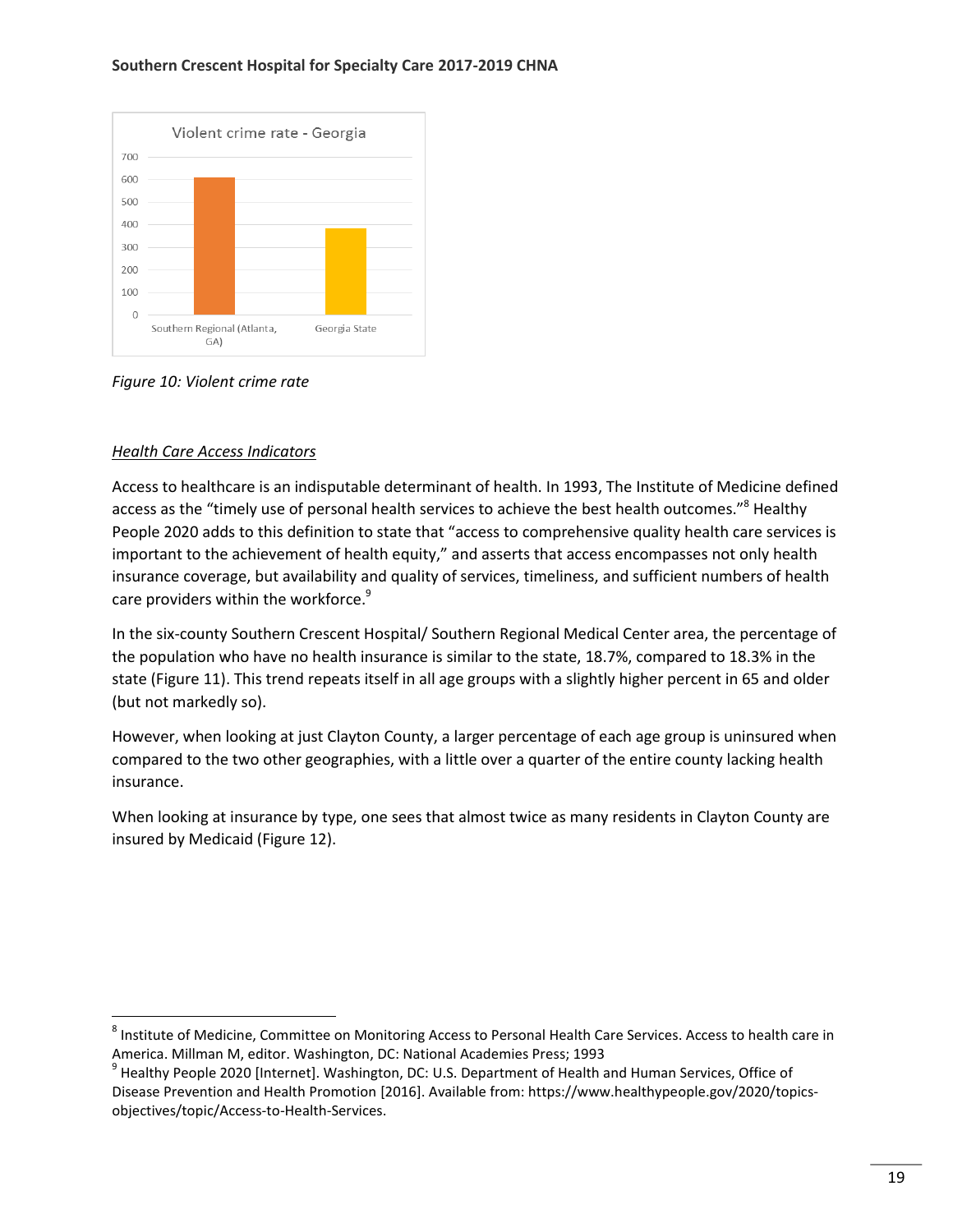

*Figure 11: Uninsured by age in Clayton County & Southern Crescent Hospital/ Southern Regional Medical Center area compared to the state of Georgia (ACS 2014)*



*Figure 12: Insurance types in Clayton County & Southern Crescent Hospital/ Southern Regional Medical Center area compared to the state of Georgia (ACS 2014)*

The burdens of the uninsured and underinsured was repeatedly mentioned by participants. One participant noted that while the Affordable Care Act has improved access to health insurance for some, high deductibles of many insurance plans also contribute to people not accessing the care they need, with many waiting to seek care until their conditions worsen until they must go to the ER. Another participant described how the limited number of providers who accept Medicaid and other insurances also contribute to delays in receiving proper care. Issues with insurance refusing to cover medically necessary specialty care procedures was also a concern.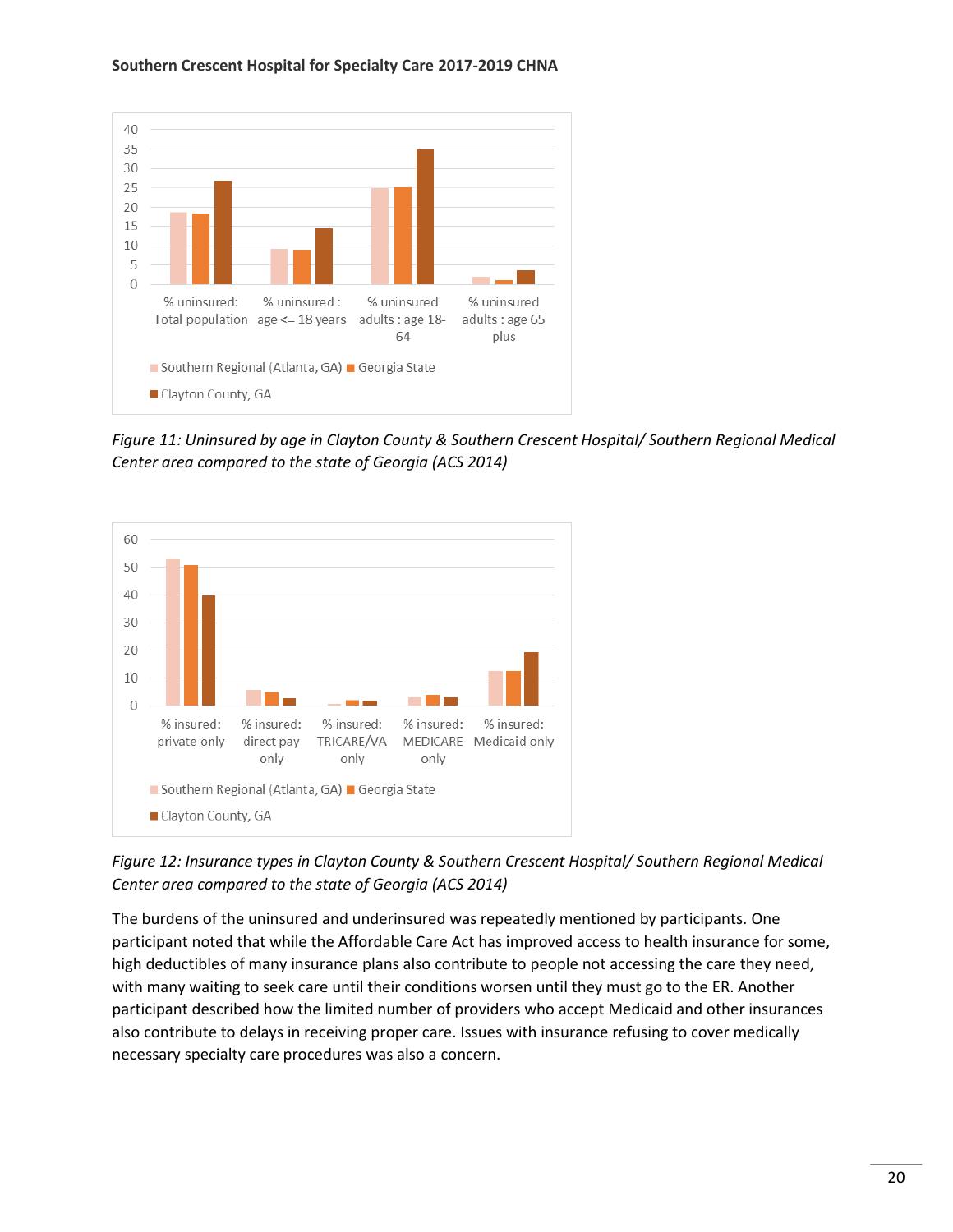Other participants indicated that many patients, particularly those on public insurance, lack the knowledge of where to go for care and what resources are available to assist with access and cost.

Finally, when looking at the number of primary care physicians, dentists, and mental health providers per capita, in spite of being the home of at least two hospital facilities, residents of Clayton County have much more limited access to these providers than compared to the larger six-county region and the state (Figure 13).



# *Figure 13: Primary care physicians, dentists, and mental health providers per capita (Area Health Resource File 2014)*

# *Health Outcome Indicators and Health Risk Factors*

l

Ambulatory Care Sensitive Conditions (ACSC) are those for which good outpatient care can potentially prevent the need for hospitalization or for which early intervention can prevent complications or more severe disease.<sup>10</sup> Figure 14 shows that in the Medicare population, a much lower rate of admissions due to ACSC is found in the six-county Southern Crescent Hospital/ Southern Regional Medical Center area compared to the state.

<sup>&</sup>lt;sup>10</sup> Agency for Healthcare Research and Quality, U.S. Department of Health and Human Services, Prevention Quality Indicators Overview. [http://www.qualityindicators.ahrq.gov/Modules/pqi\\_overview.aspx](http://www.qualityindicators.ahrq.gov/Modules/pqi_overview.aspx)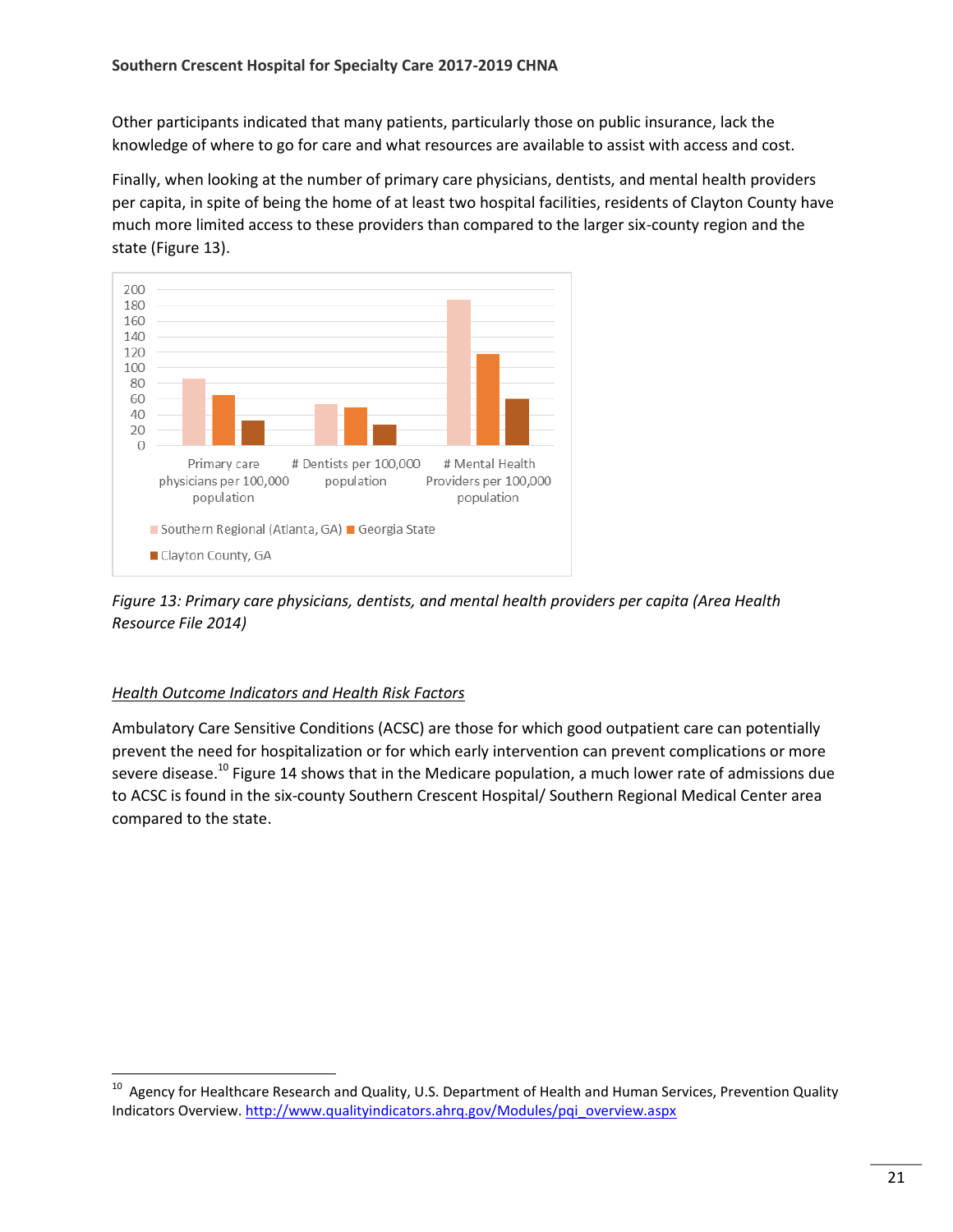

*Figure 14: Medicare hospital stays for ambulatory care sensitive conditions (County Health Rankings and Roadmaps, 2014).* 

When it comes to health risk factors, obesity and physical inactivity are the most prevalent. However, when looking at just Clayton County, an astounding 40% of adults are obese (Figure 15).

Participants described diabetes, obesity, hypertension, and heart disease were described as the major physical health issues impacting the surrounding Southern Crescent Hospital/ Southern Regional Medical Center community. Substance abuse (including prescription drugs), TB, STIs, cancer, COPD, and clinical depression were other health conditions noted by participants.

Primary care access to prevent these conditions was described as lacking, with poor transportation being a factor to limited access. Many reported that the number of primary care providers serving the immediate surrounding community was insufficient.

One participant acknowledged a desire among some providers to "find new ways to bill for prevention activities" to be able to offer more of those services, describing the "chasm between wanting to teach healthy choices and being able to get paid to do that."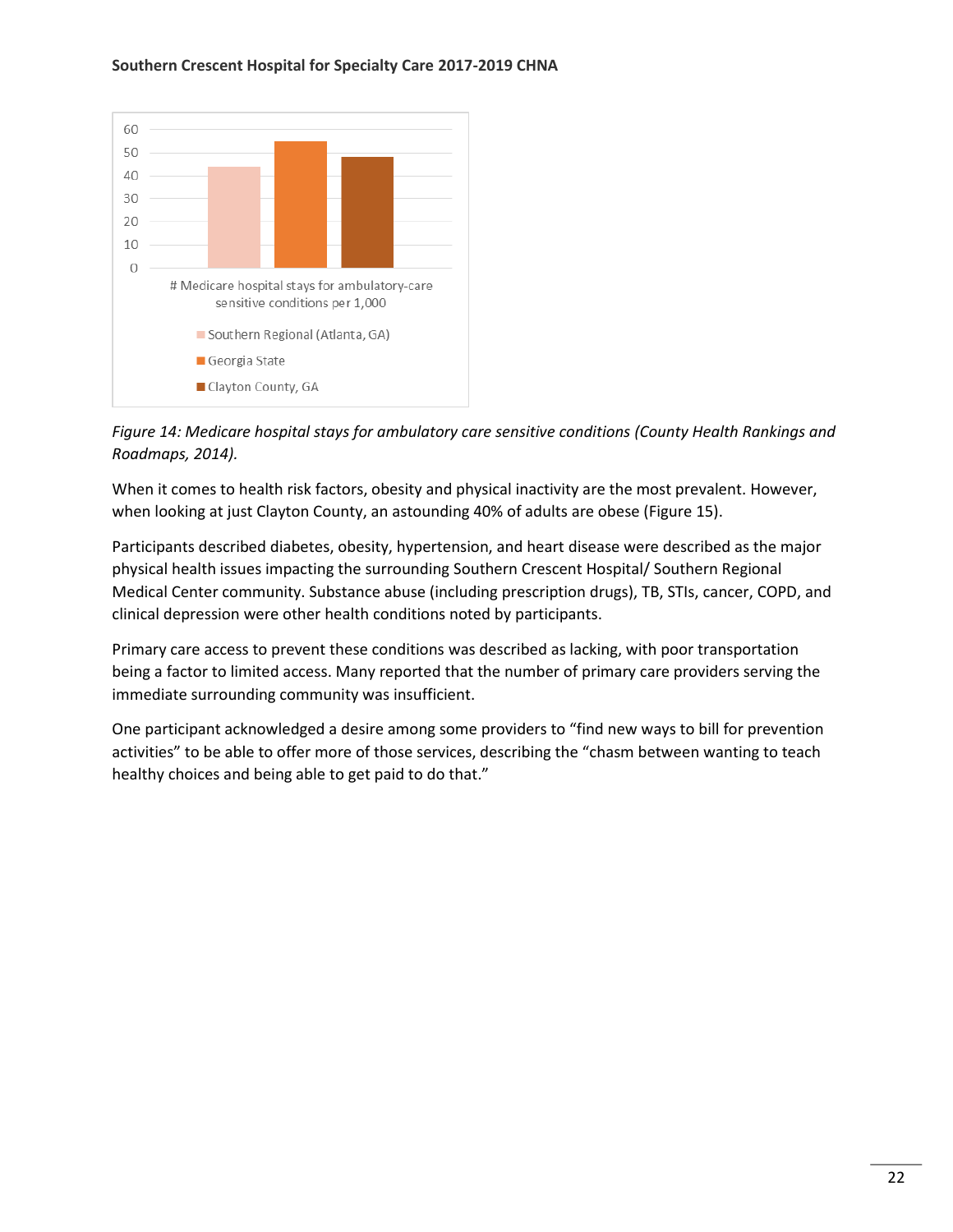

*Figure 15: Health risk factors in adults (BRFSS 2014).* 

The total mortality rate in both Clayton County and the six-county Southern Crescent Hospital/ Southern Regional Medical Center is significantly lower than the state of Georgia (Figure 16). This trend can be further observed in Figures 17 & 18, where mortality rates of all causes in Clayton County are lower than the state and most of the rates of the larger six-county region.

For both the six-county region and the state, diseases of the heart and malignant neoplasms are the primary causes of mortality, contributing similar numbers of deaths (140 vs 144 per 100,000 in Southern Crescent Hospital/ Southern Regional Center area and 169 vs 165 in the state of Georgia).

Participants noted that low wages or an overall lack of income to cover basic needs prohibits the ability for these individuals to consistently purchase medications, resulting in low levels of medication adherence which can exacerbate chronic conditions and result in poor health outcomes.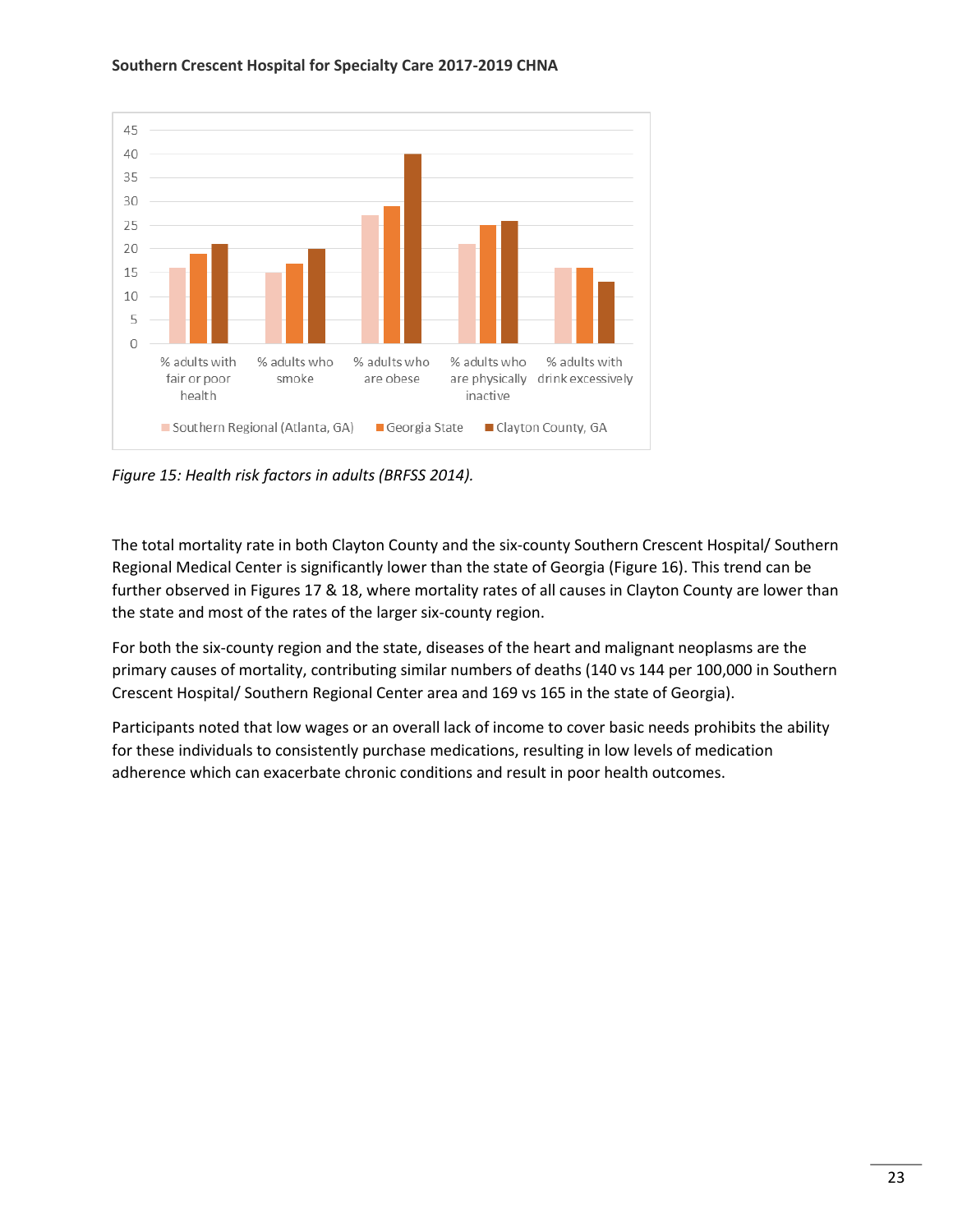# 800 700 600 500 400 300 200 100  $\mathbf 0$ Total mortality rate (per 100,000) Southern Regional (Atlanta, GA) Georgia State Clayton County, GA

#### **Southern Crescent Hospital for Specialty Care 2017-2019 CHNA**

*Figure 16: Total mortality rate (CDC Wonder 2014)*



*Figure 17: Mortality rates by cause – heart disease, malignant neoplasms, & cerebrovascular disease (CDC Wonder 2014)*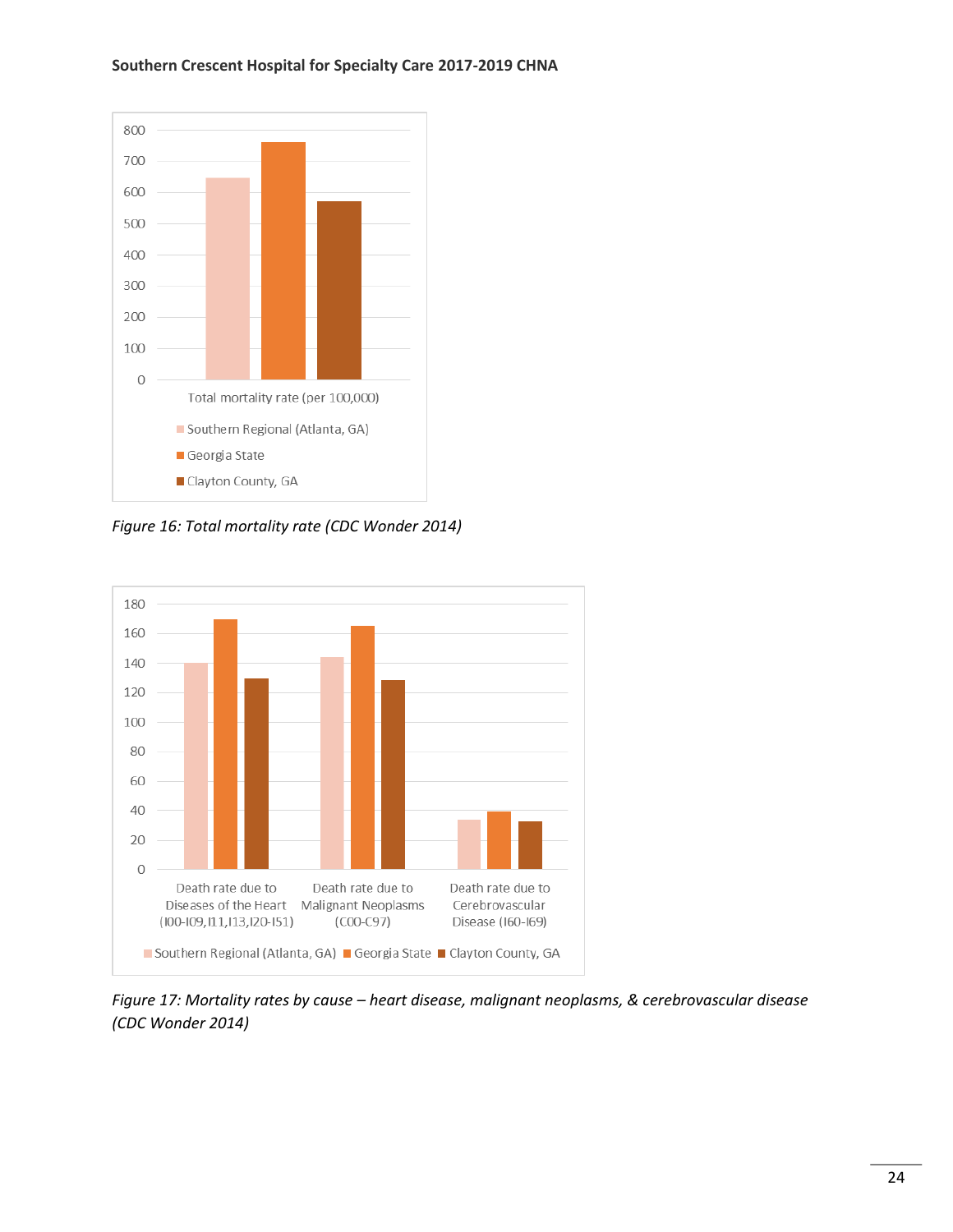

*Figure 18: Mortality rates by cause – chronic lower respiratory disease & accidents (CDC Wonder 2014)*

# *Other Issues Highlighted by Qualitative Data: Contributing Factors & Community Perspective*

Across the board, participants described mental health as underfunded and under resourced. Due to a shortage of providers and limited insurance coverage, patients in need of mental health services may "wait up to weeks for help" or simply go without. Additionally, knowledge of the location and availability of psych emergency units in the area was varied—with some saying these services were available at a local ER and others saying otherwise.

Many participants reported a lack of sidewalks and good street lighting, particularly in Clayton County. Potential assets like a local senior center and parks and trails that do exist are underutilized due to safety concerns regarding crime in the surrounding area. The population density and physical trash (including overgrowth, debris, and rats seen at blighted properties) were also acknowledged as issues in some low income areas.

Several participants also alluded to the financial strain and flux seen in hospitals across the state, describing how several hospitals in the immediate area were at risk for closure, which could cause confusion or concern about where one could go in the future to access care.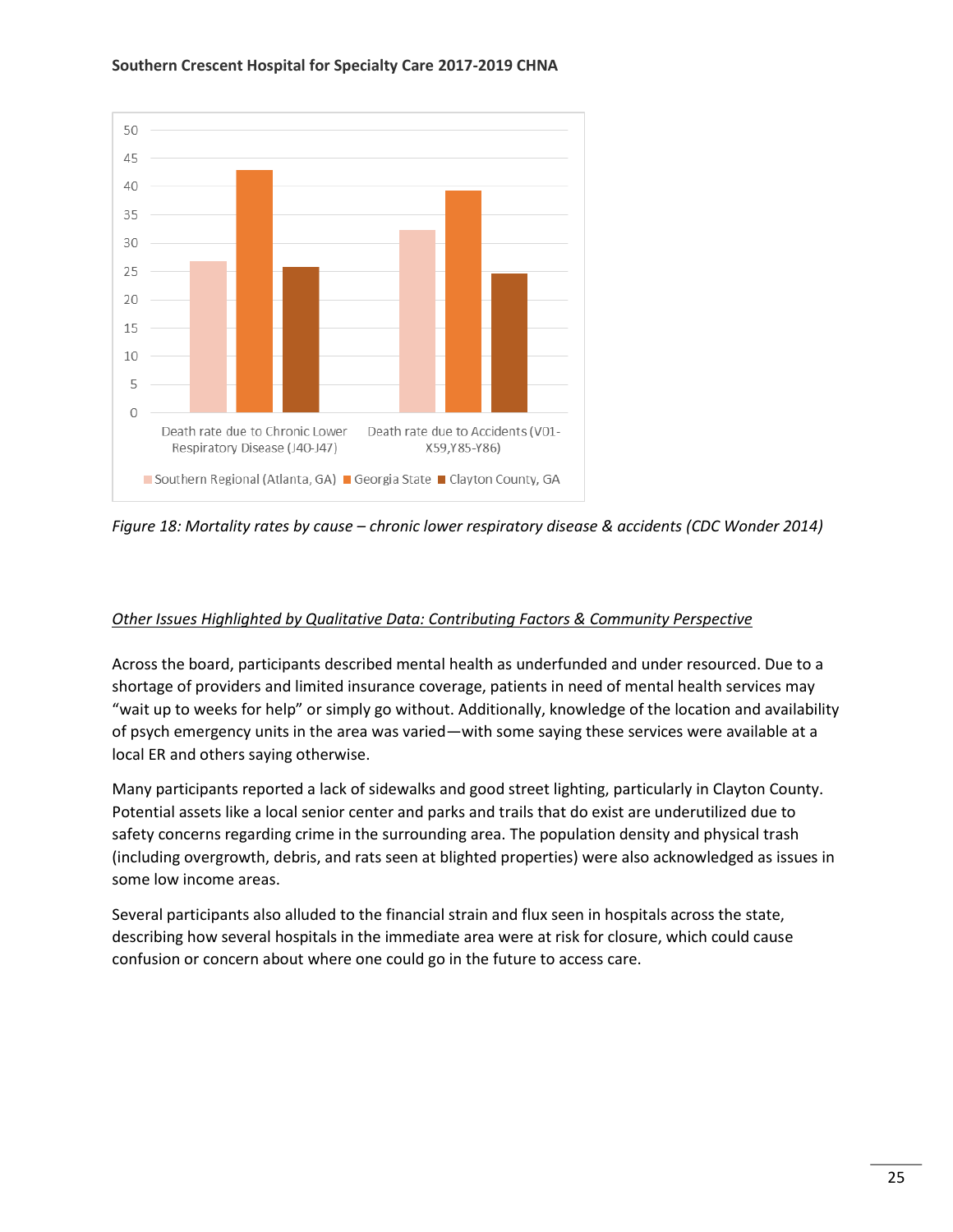# **Summary and Discussion of Prioritized Community Health Needs**

# *Prioritization Process*

Once the quantitative and qualitative data were analyzed and gathered into an initial draft CHNA report, the draft report was shared with Southern Crescent Hospital leadership and staff. A panel of experts comprised of both CHRISTUS/ Southern Crescent Hospital staff and external partners representing various members of the community was tasked with reviewing the initial findings and determining which priority issues would be selected to address over the next three years as part of a community health implementation plan. This initial meeting occurred on June 1, 2016.

The panel took a number of things into consideration when choosing priorities. Some priorities were selected based off of issue prevalence and severity according to county and regional secondary data. Input provided by key informants, focus group participants, and other community stakeholders was also heavily considered, especially for priority areas where secondary data is less available. Detailed rationale regarding these top priorities is provided below.

# **1. Access to care**

Improving access to care is a means to improve health outcomes and reduce unnecessary hospitalization. The need in the area immediately surrounding Southern Crescent Hospital is especially great: a little over a quarter of the Clayton County population lacks health insurance and there is number of primary care physicians, dentists, and mental health providers per capita in the county is quite low compared to a larger six-county region and the state.

# **2. Social Determinants of Health / Connecting People to Available Resources & Basic Needs**

By making patients and the public aware of the resources available to them, Southern Crescent Hospital has an opportunity to connect people to what they need to put their best foot forward. While Southern Crescent realized that issues like education and poverty eradication are out of their purview, there is such a high need population in the Clayton County area (25% of all residents in the county live in poverty) that simply connecting people to basic needs can have a real impact.

# **3. Chronic Conditions**

l

The CDC cites chronic diseases and conditions, such as heart disease, stroke, cancer, type 2 diabetes, obesity, and arthritis, as some of the most common, costly, and preventable of all health problems affecting the American public.<sup>11</sup> For Southern Crescent Hospital, many of their patients are adversely impacted by these conditions. In Clayton County, where the hospital is located, an astounding 40% of adults are obese, the county continuously does poorly on many of the indicators for chronic conditions.

<sup>&</sup>lt;sup>11</sup> Centers for Disease Control and Prevention. Chronic Disease Overview. Chronic Disease Prevention and Health Promotion Web site [http:/www.cdc.gov/chronicdisease/overview/.](http://www.cdc.gov/chronicdisease/overview/) Accessed June 18, 2016.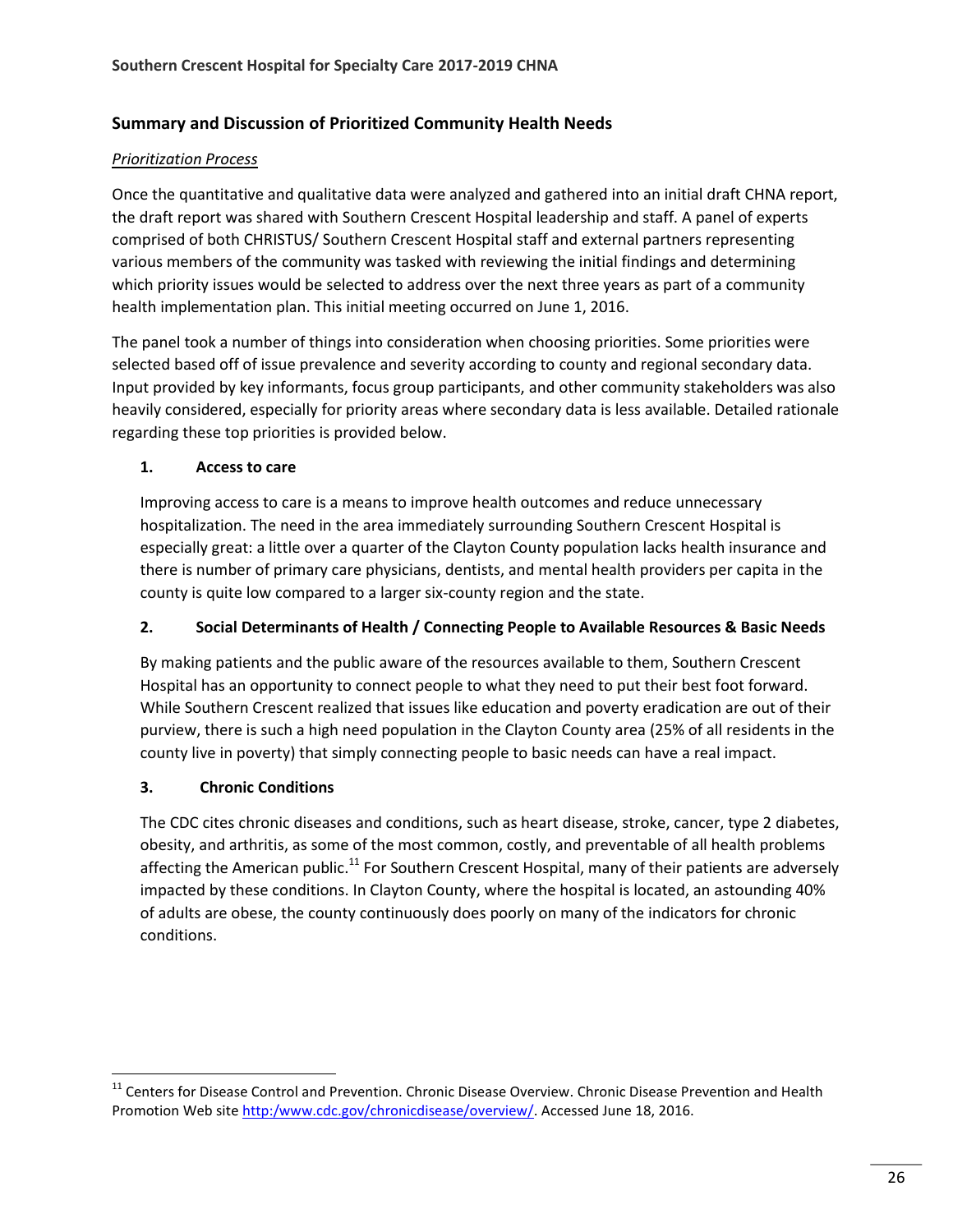# *Issues Not Selected for Prioritization*

In an effort to maximize any resources available for the priority areas listed above, leaders and staff at Southern Crescent Hospital determined that the following issues would not be explicitly included in their community health improvement plan (CHIP):

- Mental health / behavioral health / substance abuse
- Education

While hospital leaders acknowledged that these issues are tremendously important to the community, the areas of mental health and education are far larger than what Southern Crescent can take on in terms of time, expertise, resources, and personnel.

# *Available Resources and Opportunities for Action*

As previously mentioned, participants involved in each step of the CHNA process were encouraged to offer ideas for implementation or provide examples of other organizations or local assets in the community that Southern Crescent Hospital could possibly engage or utilize when tackling the priority issues listed above. A list of recommendations provided by interview and focus group participants is provided in Appendix C. Participants also listed some of the organizations working on the various issues mentioned in this report, which is located in Appendix D. Leaders, partners, and staff at Southern Crescent Hospital noted additional ways the hospital could take action on these priorities. These items include:

- Provide patient and family education in waiting areas or additional education beyond what is required of normal discharge planning
- Distribute information about resources that are available in community, including info on Medicaid / Medicare eligibility
- Possibly provide meals to family members of low income patients and/ or conduct food drives
- Increase screenings and referrals for other resources, if needed
- Assist with the coordination of primary care
- Participate in community health fairs to provide education
- When possible, provide charity care for patients who can't afford treatment / care

# *Community Impact Thus Far*

Southern Crescent Hospital, a long term acute care hospital located south of Atlanta, Georgia, serves a population of medically complex, acutely ill patients for extended periods of time. Due to the nature of the long term acute care industry and the regulatory bodies that oversee and govern the types of services that are provided, the hospital has a limited scope of service and is subject to penalties if serving patients that do not meet the strict requirements for admission. The hospital only provides inpatient acute care services to patients whose length of stay exceeds 25 days and fall into a limited number of diagnoses. Low profit margins further restrict the scope of community health activities the hospital undertakes. Southern Crescent Hospital is located in Clayton County in an area where many health providers are exiting the market due to the less than desirable location. Southern Crescent is committed to providing long term acute care services to this community since many patients coming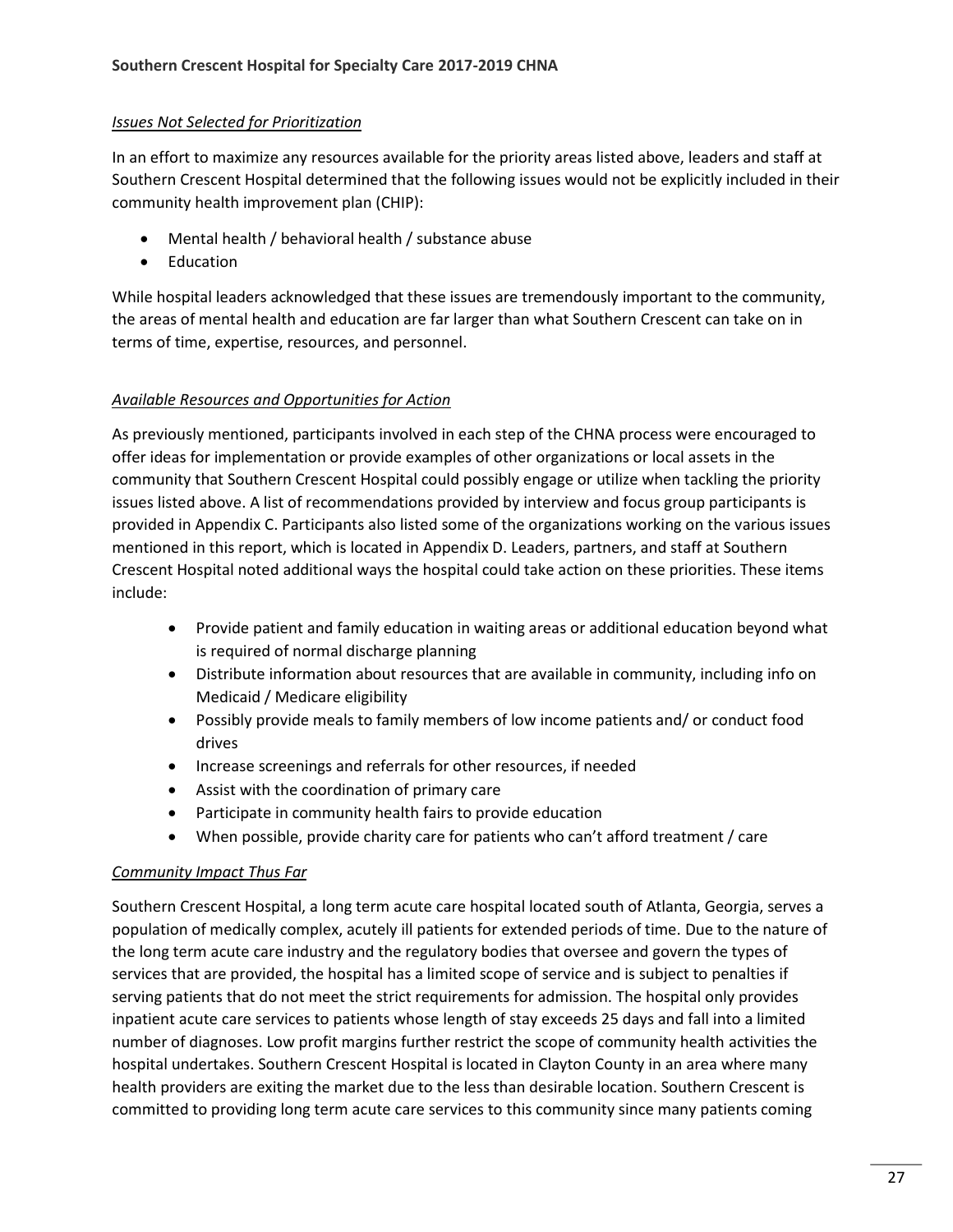from this area of the Atlanta metropolis are not welcomed into other areas, making it difficult for placement of medically complex long term patients. Their commitment to stay in the community and provide services is a form of community benefit as moving to another area of the city might be financially more advantageous, but it would leave a gap in services to this portion of the community.

Each month, the staff of Southern Crescent works with Mission Forest Park Baptist Church offering individuals in the community blood sugar checks and blood pressure checks to identify individuals who may have diabetic or heart disease. If individuals are identified as needing additional care, they are referred to their personal physician or they assist them in obtaining further medical care.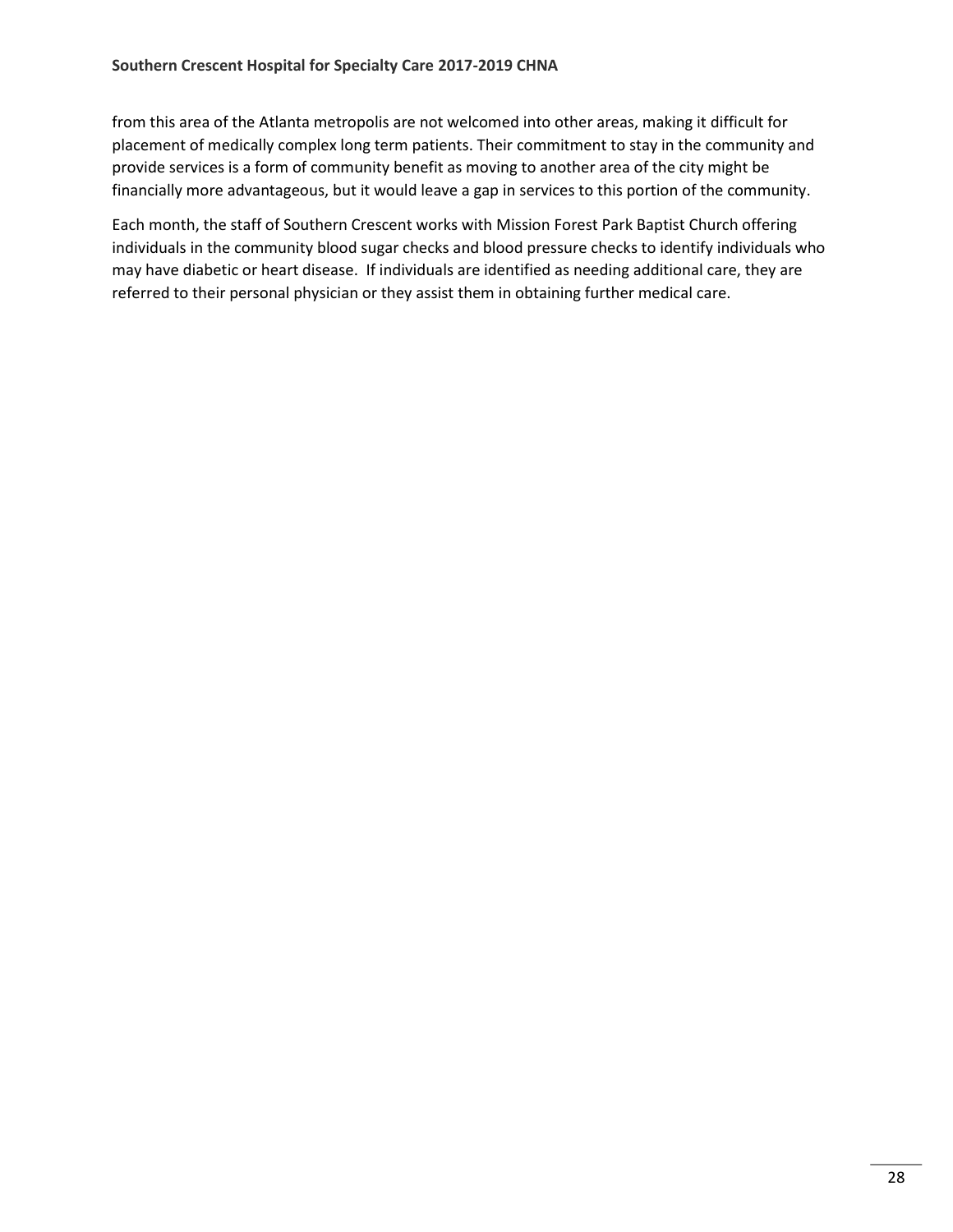# **Appendix A: Source List**

Quantitative data utilized in this report were obtained through the following sources:

- County Health Rankings and Roadmaps, 2016
- United States Census Bureau American Community Survey (ACS) 2013
- USDA Environmental Food Atlas (2010)
- U.S. Department of Health and Human Services Health Resources and Services Administration Area Health Resource Files (AHRF) 2014
- Centers for Disease Control and Prevention Behavioral Risk Factor Surveillance System (BRFSS) data for Georgia 2014
- U.S. Centers for Disease Control and Prevention WONDER database (2014)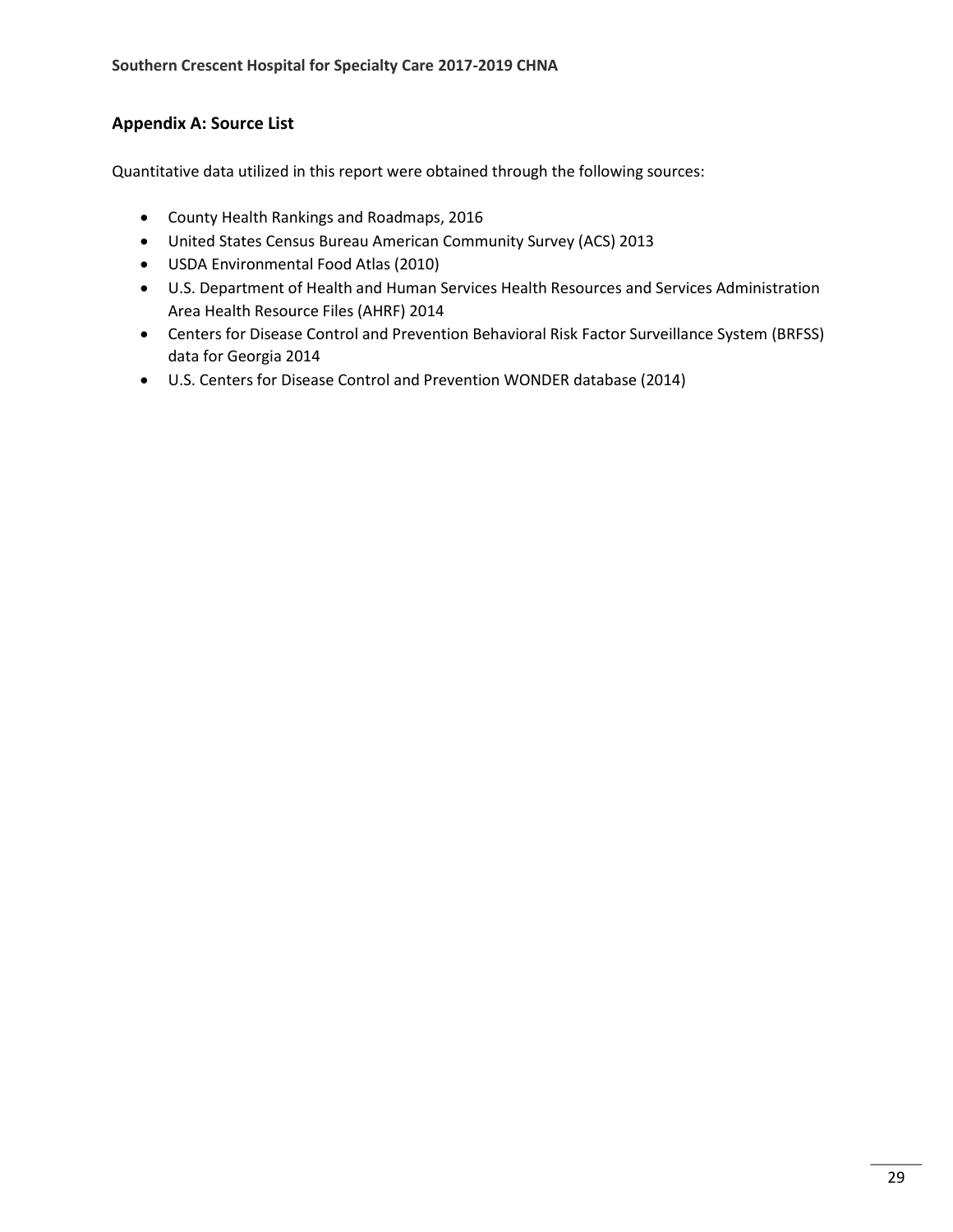# **Appendix B: Matrix of Key Informants Meeting IRS Requirement Guidelines**

Per IRS regulations (Section 3.06 of Notice 2011-52), each facility must get input from people who fall into each category. It should be noted that several respondents fall into more than one category, which is reflected in the counts below.

| Key Informant Affiliations Required by the IRS                                                                                                                                                                    | Number of Key<br>Informants Meeting<br>Requirement |
|-------------------------------------------------------------------------------------------------------------------------------------------------------------------------------------------------------------------|----------------------------------------------------|
| 1) Persons with special knowledge of or expertise in public health                                                                                                                                                |                                                    |
| 2) Federal, tribal, regional, State, or local health or other departments or<br>agencies, with current data or other information relevant to the health needs<br>of the community served by the hospital facility | 0                                                  |
| 3) Leaders, representatives, or members of medically underserved, low-<br>income, and minority populations, and populations with chronic disease<br>needs, in the community served by the hospital facility       | 2                                                  |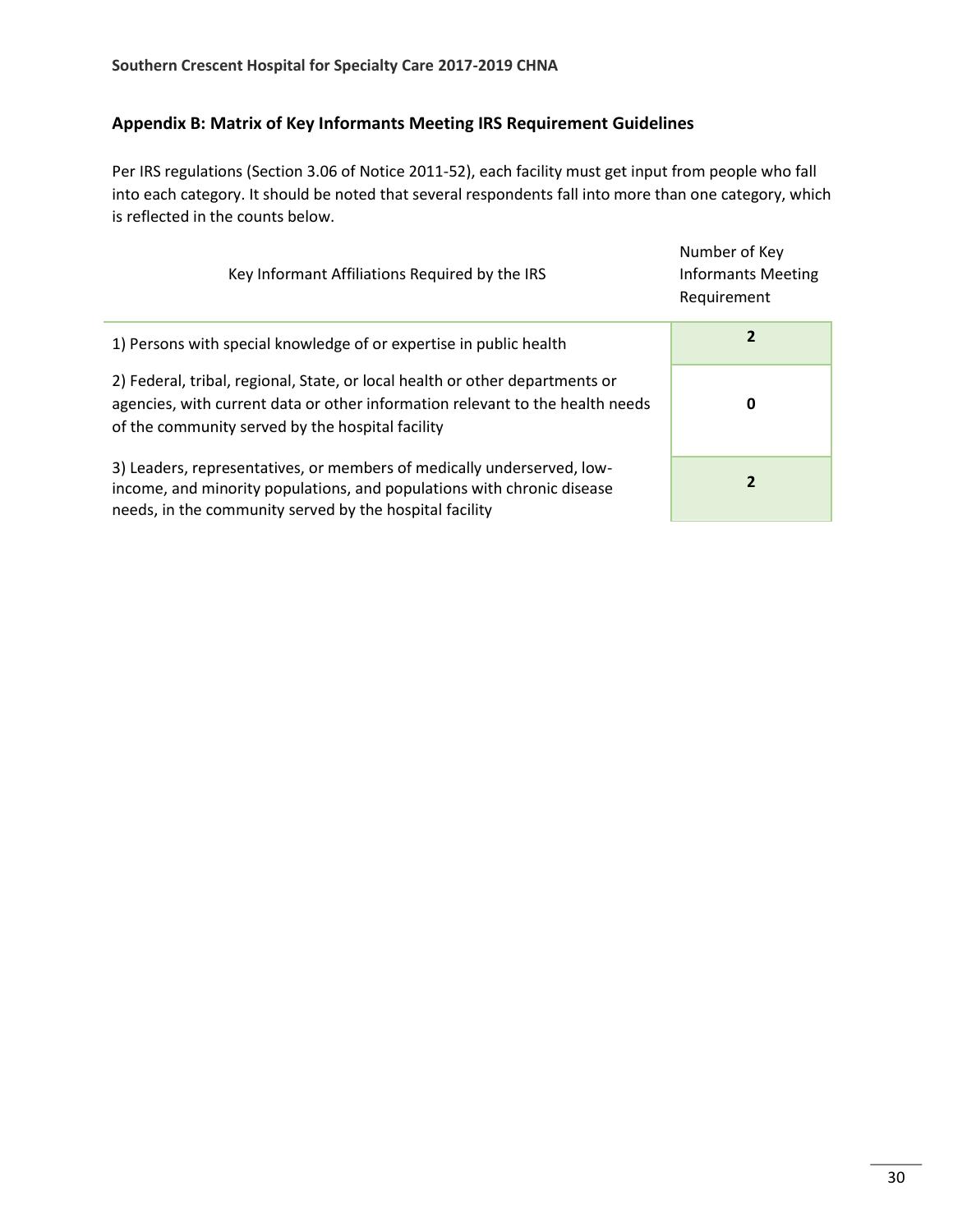# **Appendix C: Recommendations Provided by Interview and Focus Group Participants**

- Continue to do the health fairs (but with patient follow-up), food pantry, and programs for kids (at the beginning of the school year and at Christmas time) that you've been doing.
- To address chronic disease and medication adherence, provide folks with in-home visits for evaluation and guidance.
- Offer scholarships to nursing students in community
- Public awareness programs and patient education regarding healthy behaviors was suggested.
- Provide a free clinic
- One of the biggest recommendations made was to have Southern Crescent consider serving as a Medicaid provider. However, it was shared that there has been movement to make this change, but that this was not entirely in the facility's control with other providers actively blocking these attempts to prohibit competition.
- Several participants spoke to the need for collaboration among hospitals and other health and social service providers on joint initiatives for the communities they serve. This will help everyone to better understand all the resources and organizations available to tackle issues the participants discussed and can also alleviate some of the major barriers to access, health, and well-being. Specifically, one participant recommended that Southern Crescent and CHRISTUS "engage in creating a culture of health like Kaiser Permanente does, by spearheading healthy community initiatives. This can be done by helping the community set goals and put their name behind it."
- Another participant suggested that community leaders in Clayton County should convene a task force to create a healthy community, "with involvement all members of the community: politicians, health providers, and business leaders, to talk about how to promote health and look at resources that exist and could be available. Talk to regular people about what and where they would like for facilities."
- Others recommended that area hospitals should look to the community as an asset. One participant described the immediate area as one that was close knit and full of individuals who care about each other but might not know where to start to address the many issues they face. There are many faith based organizations nearby that people can draw on.
- Another shared, "If you want to engage people who are not currently engaged, you need to go to them. They aren't going to come out to a job fair. You need to go to their homes, schools, jobs, churches, etc."